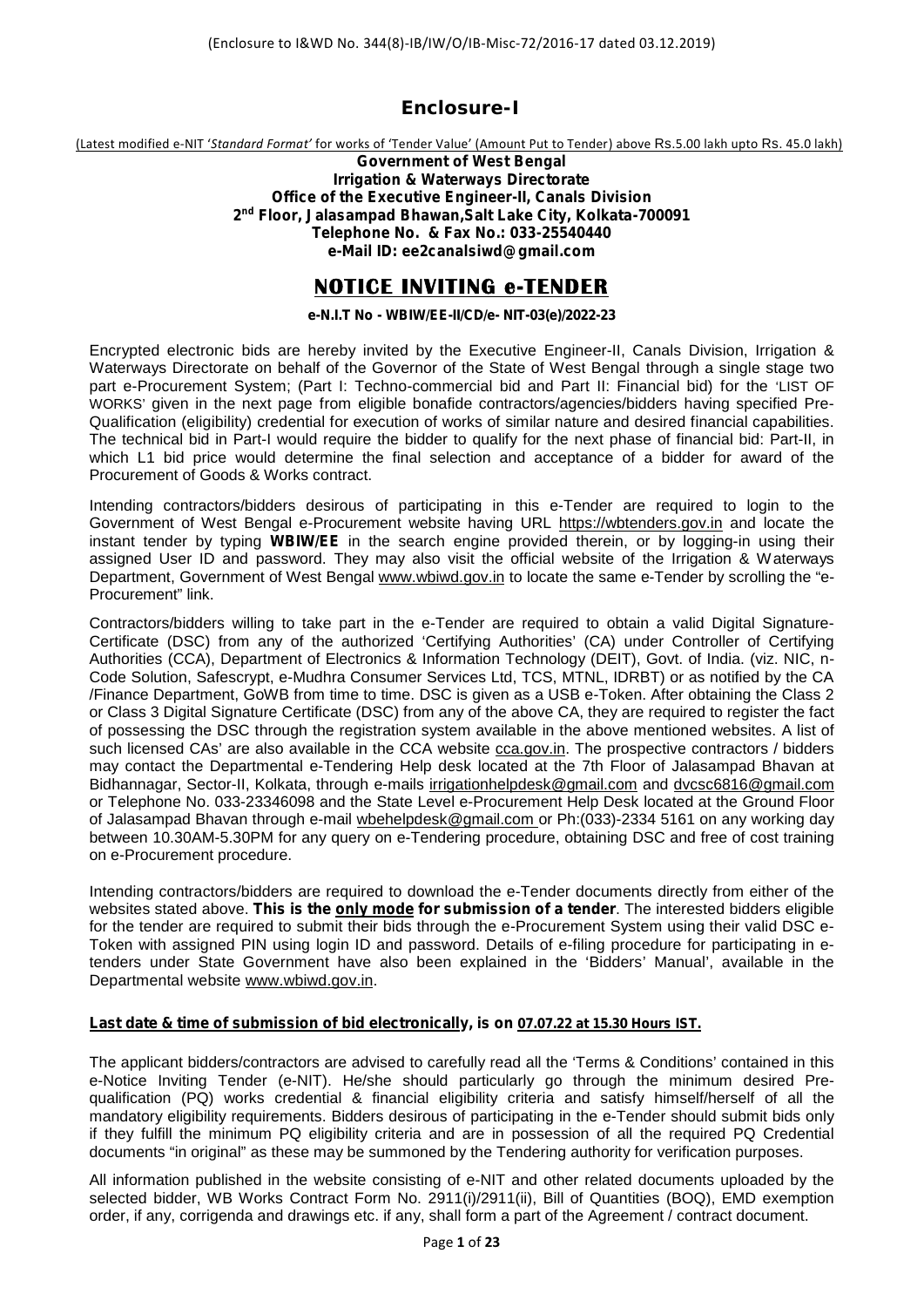## **LIST OF WORKS e-NIT No. - WBIW/EE-II/CD/e- NIT-03(e)/2022-23**

| SI.<br>No.   | Name of Work//Project/Procurement*                                                                                                                                                                                                                                                 | Estimated<br>Amount put<br>to Tender<br>(Tender Value)<br>(Rs.) | Earnest<br>Money<br>(EMD)<br>(Rs.) | Time allowed<br>for completion<br>(In English<br>Calendar<br>days) | Source of fund | Minimum eligibility criteria to match the<br>Prequalification (PQ) credential in terms of<br>execution of similar completed previous<br>works contract                                                                                                                                                                                                                                                                                                                                                                                                                                                                                                                                                                                                                                                                                                                             | <b>Physical Milestones for</b><br>completion of each work within<br>stipulated time (Refer to<br>Clause 17 of the General Terms<br>& Conditions of e-NIT) |
|--------------|------------------------------------------------------------------------------------------------------------------------------------------------------------------------------------------------------------------------------------------------------------------------------------|-----------------------------------------------------------------|------------------------------------|--------------------------------------------------------------------|----------------|------------------------------------------------------------------------------------------------------------------------------------------------------------------------------------------------------------------------------------------------------------------------------------------------------------------------------------------------------------------------------------------------------------------------------------------------------------------------------------------------------------------------------------------------------------------------------------------------------------------------------------------------------------------------------------------------------------------------------------------------------------------------------------------------------------------------------------------------------------------------------------|-----------------------------------------------------------------------------------------------------------------------------------------------------------|
| $\mathbf{1}$ | $\overline{2}$                                                                                                                                                                                                                                                                     | $\overline{3}$                                                  | 4                                  | 5                                                                  | 6              |                                                                                                                                                                                                                                                                                                                                                                                                                                                                                                                                                                                                                                                                                                                                                                                                                                                                                    | 8                                                                                                                                                         |
| $\mathbf{1}$ | Maintenance and Repair along left Bank of river Hooghly at D/S of<br>Adi Shasan Ghat Kali Mandir of length 77.50 Metre Ward No. 141<br>of K.M.C., Mouza Garden Reach, Block Thakurpukur Maheshtala,<br>P.S. Nadial of Tolly's Nullah ( I ) Sub-Division under Canals<br>Division.  | 1922197                                                         | 38444                              | 180 days                                                           | SDS            | Summary of minimum eligibility requirement to<br>technically qualify for the next stage of financial<br>bid in this tender:<br>A. Technical PQ Credential:<br>i. The bidder must have satisfactorily completed at<br>least 1 (one) 'similar nature' work under<br>Government Sector within last five FYs on the<br>date of publication of this NIT of Gross<br>monitory value is calculated based on final<br>billed value is the Credential Certificate (CC)<br>multiplied by inflationary factor completed<br>within the preceding five FYs of similar in<br>nature, of Gross notional Value not be less<br>than 30 % of the amount put to tender of the<br>work for which the bidder chooses to<br>participate in this NIT.<br>(Brief description of PQ work credential desired<br>with corresponding PQ eligibility amount in                                                  | As per Work Programme prepared<br>and uploaded by the Tender Inviting<br>Authority in the form of Bar Chart                                               |
| 2            | M/R Removing of water hyacinth and Floating Debris from Natun<br>Bazar Khal at ward no 112 of K.M.C under Tollys Nullah (I) Sub -<br>Division of Canals Division (For the period of 180 days)(2nd call to<br>the 1st Tender no. WBIW/EE-II/CD/e- NIT-02(e)/2022-23,<br>S.L.No. 04) | 598253                                                          | 11965                              | 180 days                                                           | A E            | Rupees)<br>Summary of minimum eligibility requirement to technically<br>qualify for the next stage of financial bid in this tender:<br>A. Technical PQ Credential:<br>i. The bidder must have satisfactorily completed at least 1<br>(one) 'similar nature' work under Government Sector<br>within last five FYs on the date of publication of this<br>NIT of Gross monitory value of Rs<br>(Gross<br>monitory value is calculated based on final billed value<br>is the Credential Certificate (CC) multiplied by<br>inflationary factor completed within the preceding five<br>FYs of similar in nature, of Gross notional Value not<br>be less than 25 % of the amount put to tender of the<br>work for which the bidder chooses to participate in this<br>NIT.<br>- (Brief description of PQ work credential desired with<br>corresponding PQ eligibility amount in<br>Rupees) | $-$ DO $-$                                                                                                                                                |

**(\*)Consortium & Joint Venture are not permitted to bid in this e-tender.**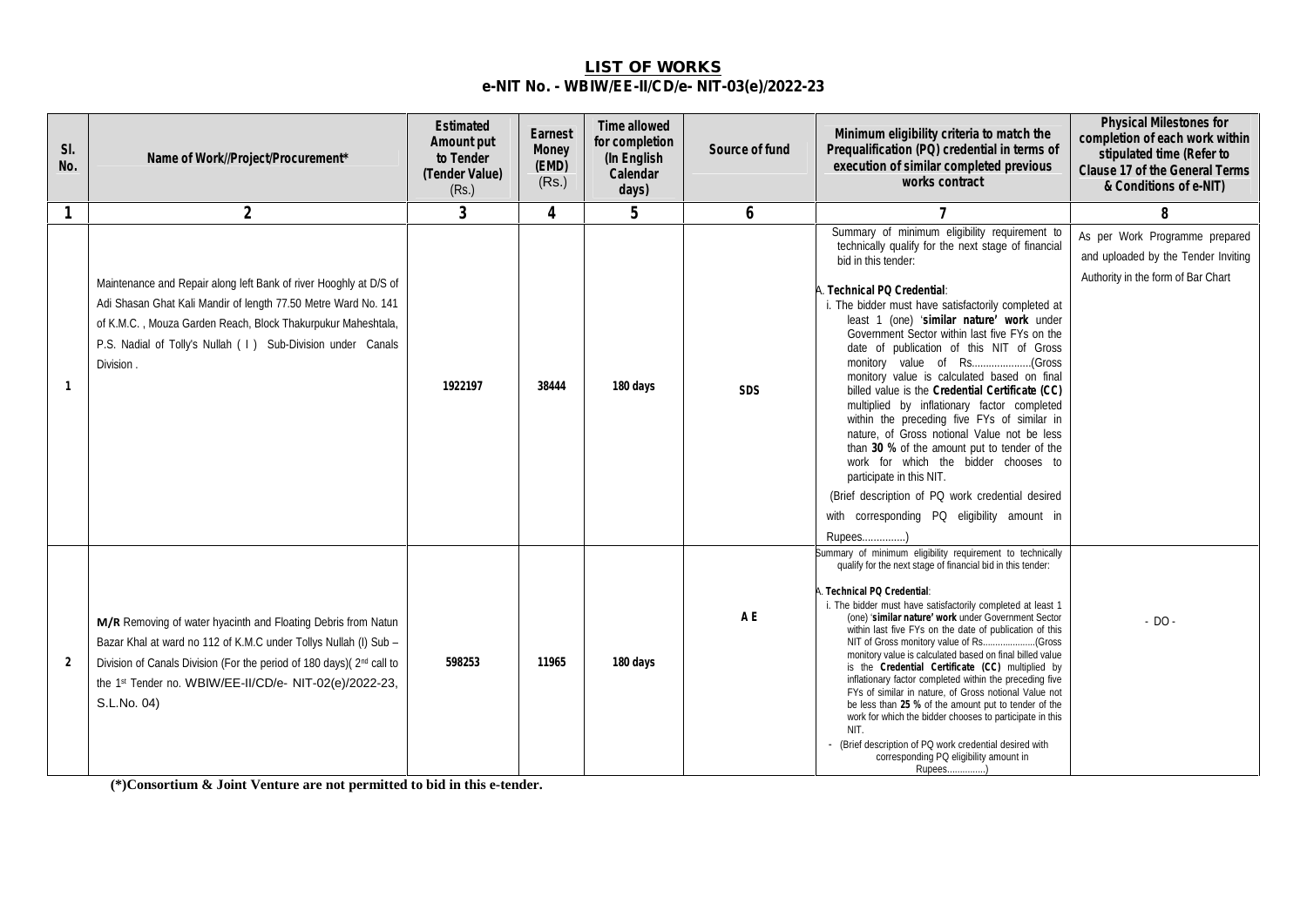**(General Terms & Conditions for Contract: 'Tender value' above Rs 5.0 Lakh up to Rs 45.00 Lakh)**

## **1. Eligibility for participation in e-tenders under National Comparative Bidding (NCB)**

All Bonafide Indian contractors/Agencies/Organizations, Registered Companies/ Firms including Registered Partnership Firms, Proprietorship Firms, Registered Consortiums & valid 'Joint Ventures' and contractors/bidders of equivalent grade or class having Pre-Qualification (PQ) Credential from the Government of West Bengal, Union Government Departments/ Other State Government Departments/ Engineering Wings of GoI /IRCON/RVNL/NHPC, Autonomous Project Authority and other similar organizations of GoI and State Governments/PSU and Corporations of Government of India and other States having successfully completed at least one similar nature project and not otherwise debarred are eligible to participate subject to fulfilling the other PQ eligibility criteria laid down in the subsequent paragraph. Consortiums and Joint Ventures are not allowed to participate in tenders of value up to Rs. 45.00 lakh

## **2. Participation in more than one serial of work out of list of works published in one e-NIT.**

Any contractor/bidder may bid for any number of Serials of work in a particular e-NIT, if more than one work have been published in that e-NIT, subject to fulfillment of all of the following conditions:

- a. There should be full compatibility (matching between the technical PQ credential submitted by the bidder in the form of Credential Certificate (CC) along with other relevant documents as stated under Clause 3.2B III) relating to any work successfully completed by the bidder and technical PQ criteria specified in the e-NIT for any particular serial of works for which the bidder intends to bid. In other words, technical PQ credential certificate along with relevant documents submitted for any work should at the minimum; satisfy the technical PQ eligibility criteria specified for that work. Normally there should be separate CC along with relevant documents for each of the serial of works, the bidder intends to bid and the serial number relevant to the CC should be clearly written on the body of the CC and also on the other documents stated under **Clause 3.2B III**. However, the bidder will also reserve the right to submit one CC along with relevant documents for bidding in more than one serial of work, provided cumulative technical PQ credential of all such serials should be fulfilled by one single CC. In such case also, serial numbers of the relevant works for which the CC is submitted should be clearly written on the body of the CC by the bidder. Omission of serial numbers on the body of the CC and also on the other documents stated under **Clause 3.2B III**, in case of bidding for more than one serial will lead to rejection of all the bids.
- b. Average of gross annual turnover of the individual bidder/Organization/consortium or Joint Venture for any three financial years within preceding five financial years, as stated under Clause 7V, should not less than the summation of turnover requirements of the relevant individual serial of works for which the bidder intends to bid.

## **3. Submission of bid**

## **3.1 General procedure for submission of e-bid**

Bids are to be submitted electronically in the on-line mode through the e-Procurement portal www.wbtenders.gov.in. All documents uploaded by the Tender Inviting Authority forms an integral part of the works contract/Agreement. Contractors/bidders are required to upload the entire tender documents along with all other relevant PQ credential documents as asked for in the e-NIT, electronically, through the above portal within the stipulated date and time as notified in the e-NIT. Tenders are to be submitted in two parts/folders at the same time for each work, one being *' Technical Proposal'* and the other '*Financial Proposal'.* The contractor/bidder should carefully go through all the documents of the e-tender and upload the scanned copies of his/her/their original documents in 'Portable Document Format' (PDF) files in the designated links in the web portal as their *'Technical Bid'*. He/she needs to fill up the financial offer/bid price/ rates in percentage above or below or 'At-Par' in the downloaded BOQ of the work in the designated cell in '**Excel sheet only'**, and upload the same in the designated link of the portal as their *'Financial Bid'*. Documents uploaded are virus scanned and required to be digitally signed using their 'Digital Signature Certificates' (DSC). Contractors/bidders should especially take note of all the *Addenda* or *Corrigenda* notices related to the e-Tender and upload all of these documents forming a part of their e-bid as tender document. Documents digitally signed and uploaded in the e-Tender portal by the contractors/bidders containing requisite information & financial bid/rate comprising '*Technical bid'* and '*Financial bid'* are submitted concurrently, which cannot be changed after end date and time fixed for submission of the e-Tender. Extension of last date for e-bid submission or insertion of any of Addendum/Corrigendum, if unavoidable is to be notified as per Finance Department guidelines in the e-Procurement Portal, Departmental website, Newspapers and in Notice boards. Whenever any corrigendum is issued irrespective of the content (date corrigendum or otherwise), due date of submission of bid will be extended by 7 (seven) calendar days to be published before expiry of the last date for original validity period of bid submission. Extension of last date and time for bid submission by issuance of a Corrigendum shall not be treated as 2nd Call or Re-tender.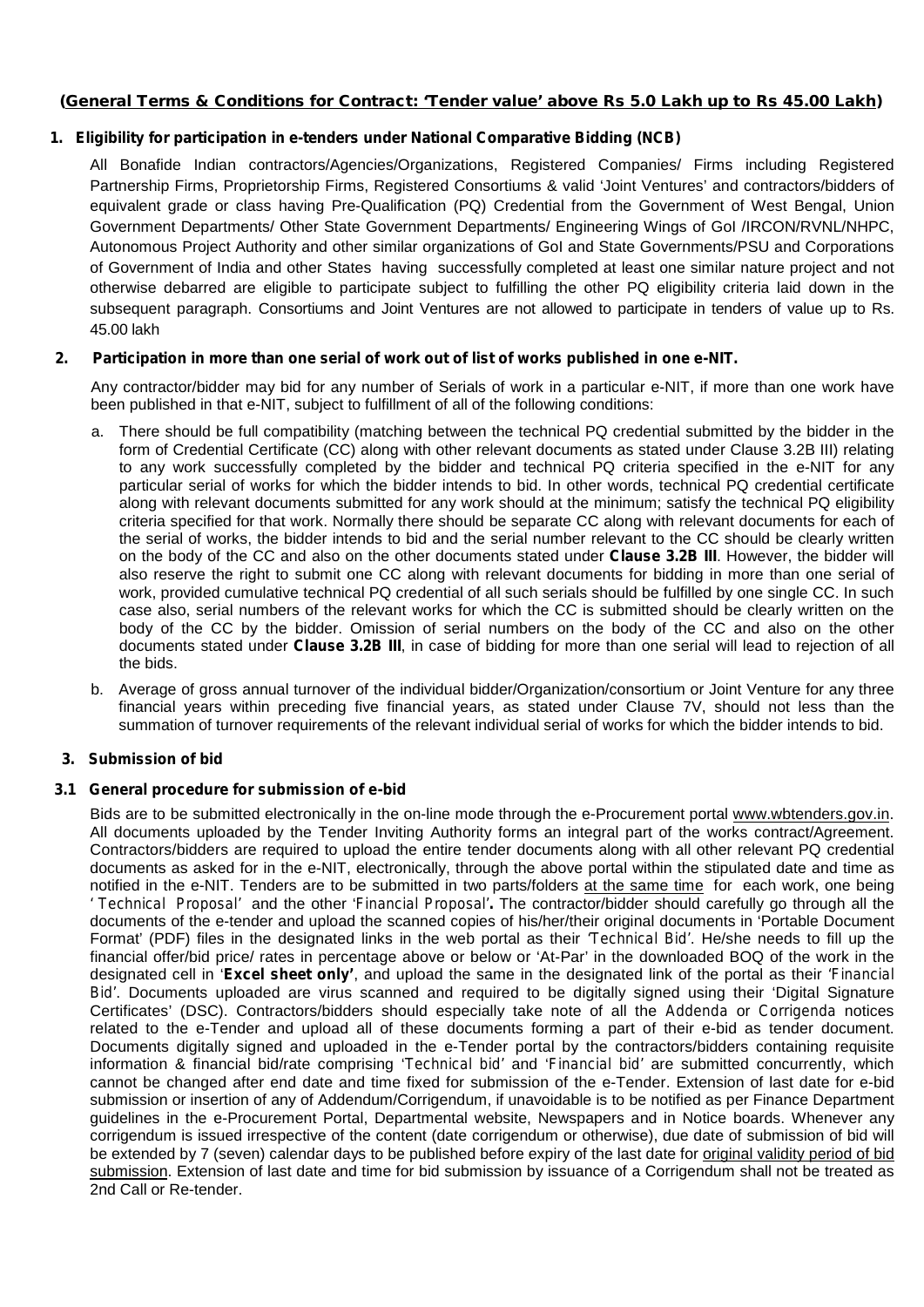## **3.2 Technical Proposal**

The Technical Proposal should contain scanned PDF files of all documents in the following standardised formats in two part covers or folders.

| <b>Cover No</b> | Cover              | <b>Document Type</b> | <b>Descriptions</b> |
|-----------------|--------------------|----------------------|---------------------|
|                 | Pre-Qual/Technical | .pdf                 | NIT_Corrigendum     |
|                 |                    | .pdf                 | Agreement_2911      |
|                 |                    | .pdf                 | Forms               |
|                 |                    | .pdf/jpg/WinRAR      | Drawings            |
|                 |                    | .pdf/jpg             | <b>BAR CHART</b>    |
|                 | Finance            | .xls                 | <b>BOQ</b>          |

#### **3.2 A Descriptions of Technical (Pre-Qual) Covers**

- i. **'NIT**\_Corrigendum **folder':** e-Notice Inviting Tender is *to be downloaded in entirely, digitally signed and uploaded during e-bid submission in "NIT\_Corrigendum" folder.* **'Corrigenda/Addenda'** if published in connection with the NIT is to be digitally signed and uploaded in the **'NIT\_Corrigendum'** folder merged with e-NIT documents during e bid submission.
- ii. **'Agreement 2911' folder:** Contract /Agreement in WB Form No. 2911(i) published in the e-Tender is *to be downloaded digitally signed and uploaded during e-bid submission in Agreement\_2911 folder.*
- iii. **'Forms'** *folder***:** Applications for e-Tender: vide self declaration format in specimen *Form-1* , Self declaration of bidder not having common interest as a different bidder organisation in any other work tendered under different serials of this particular e-NIT *vide specimen Form-2*, and self declaration on antecedents and performance of the bidder in specimen Form-4. *All above are to be filled up completely, digitally signed and uploaded during bid submission in "Forms" folder.*
- iv**. Drawings folder:** The GAD/Plan/Map published in the e-Tender by the Tender Inviting Authority is to be downloaded by the bidder digitally signed and again *uploaded during e-bid submission in "Drawings" folder*
- *v.* **BAR\_CHART folder: BAR CHART/Work Programmes in other Networking Methods** prepared by TIA in *pdf* file defining the Physical Milestones of the construction period for implementation of the project is to be downloaded by the bidder digitally signed and again *uploaded during e-bid submission in "BAR\_CHART" folder*

## *3.2A.NOTE:*

- *i. Contractors*/*bidders are required to keep track in the e-Procurement website www.wbtenders.gov.in for all the Addenda or Corrigenda notices and documents published in connection with a particular e-Tender within the bidding period and upload the same, digitally signed by him/her along with their e- bid. Tenders submitted without Addendum/Corrigendum are liable to be treated as incomplete and thereby liable for disqualification or rejection.*
- *iii. Form 1, Form 2, Form 3 (for companies etc.) and Form 4 are taken from bidders by TIA as bidders self declarations' or undertakings. These formats are specimens or samples only, which are to be firstly downloaded by the bidders from the NIT in e-Procurement portal, filled up completely and again uploaded with their electronic bids.*

## **3.2 B.** *My Document [ OID\* Cover] containing:*

*It is desired that PDF files of all other original documents in support of their eligibility and PQ credential shall have to be submitted under the OID cover folders as detailed below:*

## **My Document Format for uploading in the OID folder:-**

| SI.<br>No. | Category            | Sub-category                                                    | <b>Sub-category description</b>                                                                                                                                                        | if<br>Remarks<br>any                           |
|------------|---------------------|-----------------------------------------------------------------|----------------------------------------------------------------------------------------------------------------------------------------------------------------------------------------|------------------------------------------------|
|            | <b>Certificates</b> | 1. certificates.pdf<br>2. GST_registration_<br>certificates.pdf | Latest Professional Tax Payment Certificate<br>(PTPC) or, PT deposit challan for current financial<br>year or Government Order for exemption in other<br>States where ever applicable. | Refer to<br>Clause<br>$3.2C(1)$ for<br>details |
|            |                     |                                                                 | 2 Valid PAN Card in the name of bidder/organisation                                                                                                                                    |                                                |
|            |                     |                                                                 | Income Tax Return of current Assessment year or,<br>3<br>IT Return of immediate preceding Assessment year<br>whichever is ; attest available<br>Valid GSTIN under GST Act & Rules      |                                                |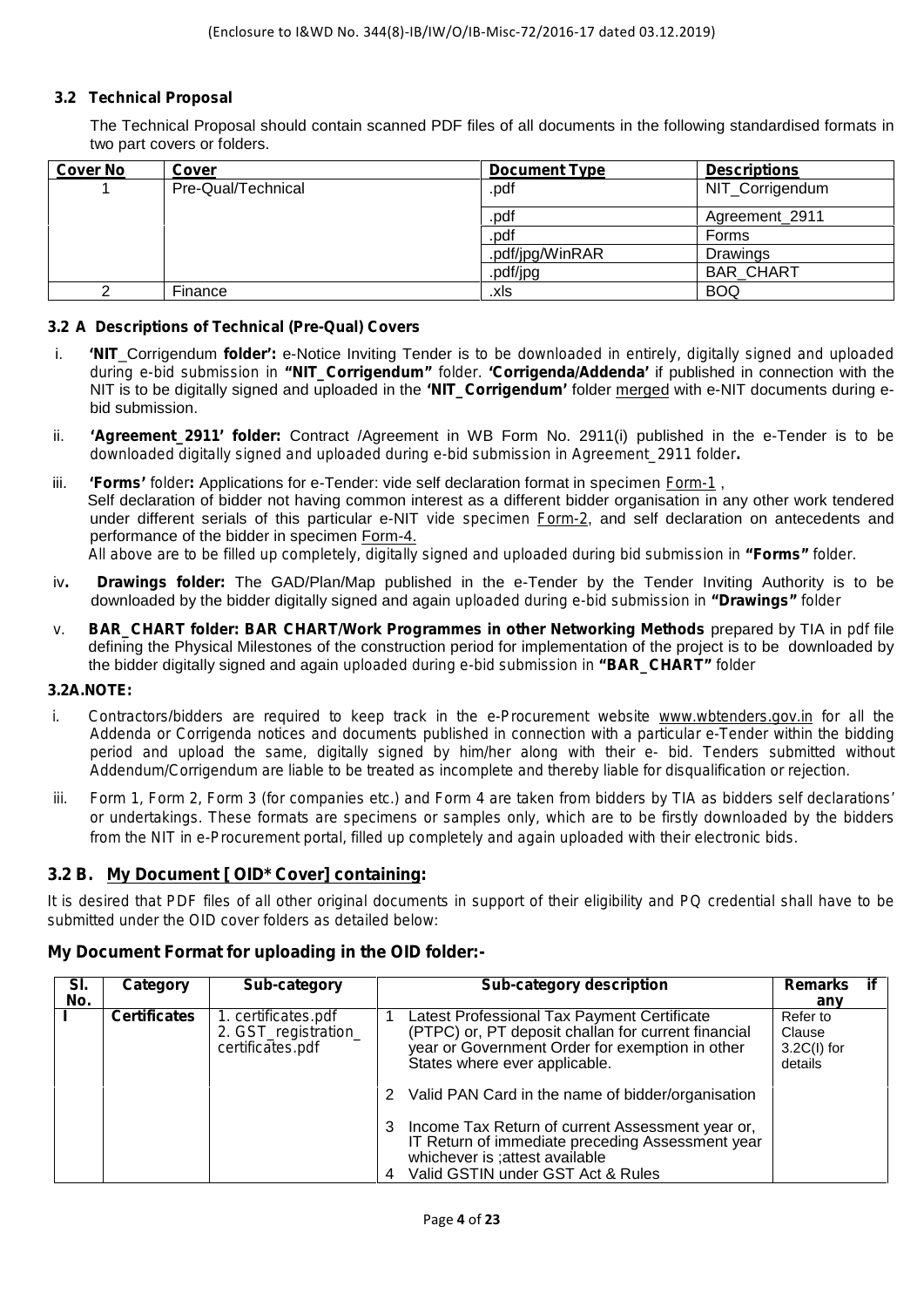| SI.<br>No.     | Category                       | Sub-category                                     | <b>Sub-category description</b>                                                                                                                                                                                                                                                                                                                                                                                                                                                                                                                                                                                                                                                                                                                                                                          | if<br><b>Remarks</b><br>any                      |
|----------------|--------------------------------|--------------------------------------------------|----------------------------------------------------------------------------------------------------------------------------------------------------------------------------------------------------------------------------------------------------------------------------------------------------------------------------------------------------------------------------------------------------------------------------------------------------------------------------------------------------------------------------------------------------------------------------------------------------------------------------------------------------------------------------------------------------------------------------------------------------------------------------------------------------------|--------------------------------------------------|
| $\mathbf{u}$   | Company<br><b>Details</b>      | companydetails.pdf 1<br>companydetails.pdf 2     | 1 For Proprietorship Firms, Partnership<br>Firms,<br>Registered Companies, Registered Co-operative<br>Societies<br>Valid Trade License/ acknowledgement or Receipt of<br>application for Trade License/ Revalidation<br><b>OTHER REQUIREMENTS:-</b><br>2 For Partnership Firms:<br>Legally valid Partnership Deed, Form-VIII/<br>Memorandum of Registration of Registrar of Firms<br>3 For Companies:<br>Incorporation Certificate, Memorandum of Articles of<br>ROC, List of current owners/ Directors/Board<br><b>Members</b><br>4 For State Registered Co-operative Societies:<br>Society Registration certificate from ARCS of the<br>State, Society by-Laws, latest available Auditor's<br>Report of Directorate of Co-operative Audit within<br>proceeding five years as per Societies Act & Rules | Refer to<br>Clause<br>$3.2C(II)$ for<br>details  |
| Ш              | <b>Credential</b><br>of works  | Credential pdf 1<br>1.<br>Credential pdf 2<br>2. | 1 Work Order/ Award of Contract or LOA/LOI duly<br>authenticated by issuing authority.<br>2 Pre-Qualification (PQ) Work credential of one 100%<br>completed work as desired in the NIT as the<br>Credential Certificate (CC) duly authenticated by<br>competent authority.                                                                                                                                                                                                                                                                                                                                                                                                                                                                                                                               | Refer to<br>Clause<br>$3.2C(III)$ for<br>details |
| $\overline{N}$ | <b>Financial</b><br>credential | Payment<br>certificate.pdf                       | All 100% Payment Certificates of competent authorities<br>during preceding Five FY. IT Return of bidder in thee<br>FY, or Audited Profit & Loss Accounts statement of any<br>three financial years within the zone of preceding five<br>financial years whichever is available.                                                                                                                                                                                                                                                                                                                                                                                                                                                                                                                          | Refer to<br>Clause<br>3.2C(IV) for<br>details    |

\* OID denotes Other Important Documents.

## **Note:**

- i. It is desirable though not mandatory that all documents stated above in PDF files shall be uploaded by bidders only in specified designated folders. No off-line document will be accepted and considered during tender evaluation stage from bidders before publishing of final selection of L1 by publication of FBE sheet verification by TEC may be undertaken directly from PQ Credential issuing authority.
- ii. Validity of documents submitted by bidder shall be stand determined on the date of publication of tender notice (e-<br>Notice Inviting Tender)
- **3.2 C(I)** Certificate/s: The documents mentioned below under Serial a, b & c are to be uploaded as 'PDF' files in Certificate.pdf1 *(name of the file should be "certificates.pdf")* The document mentioned under Sl. d below is to be uploaded in GST Registration Certificate.pdf2 file
- a. Latest available Professional Tax Payment Certificate (PTPC) or the PT payment challan/ receipt for current financial year/Waiver Order of competent authority in other States if applicable.
- b. Valid PAN Card of the bidder/s are required;
- c. Income Tax Return of current Assessment Year or, IT Return of immediate preceding Assessment year under IT Act & Rules, whichever latest available with the bidder.
- d. Valid 15 digit Goods and Service Tax payer Identification Number (GSTIN) as per GST Act, 2017 & Rules of the bidder to be uploaded *in 'GST registration certificate pdf'.*

#### **3.2C(II)** All documents mentioned in tabular format under **Clause 3.2B** and also explained below should be uploaded during electronic bid submission in *PDF* files with the *name of file should be "companydetails.pdf"*

- i. For Partnership Firms: Documents of Registration of Partnership Firms in the certified copy of 'Form No. VIII,' issued under Indian Partnership Act, 1932 (Act-IX of 1932) by the Registrar of Firms. In case a Partnership Firm is yet to receive Form No. VIII, a "Memorandum" issued by the Registrar of Firms may also be accepted.
- ii. For Companies: Incorporation Certificate, valid Trade License or acknowledgement of issuing authority of receipt of application for Trade License / renewal, 'Memorandum of Articles' registered under the Registrar of Companies (ROC) under the Indian Companies Act, List of owners/ Directors/Board Members are to be uploaded with the e-bid.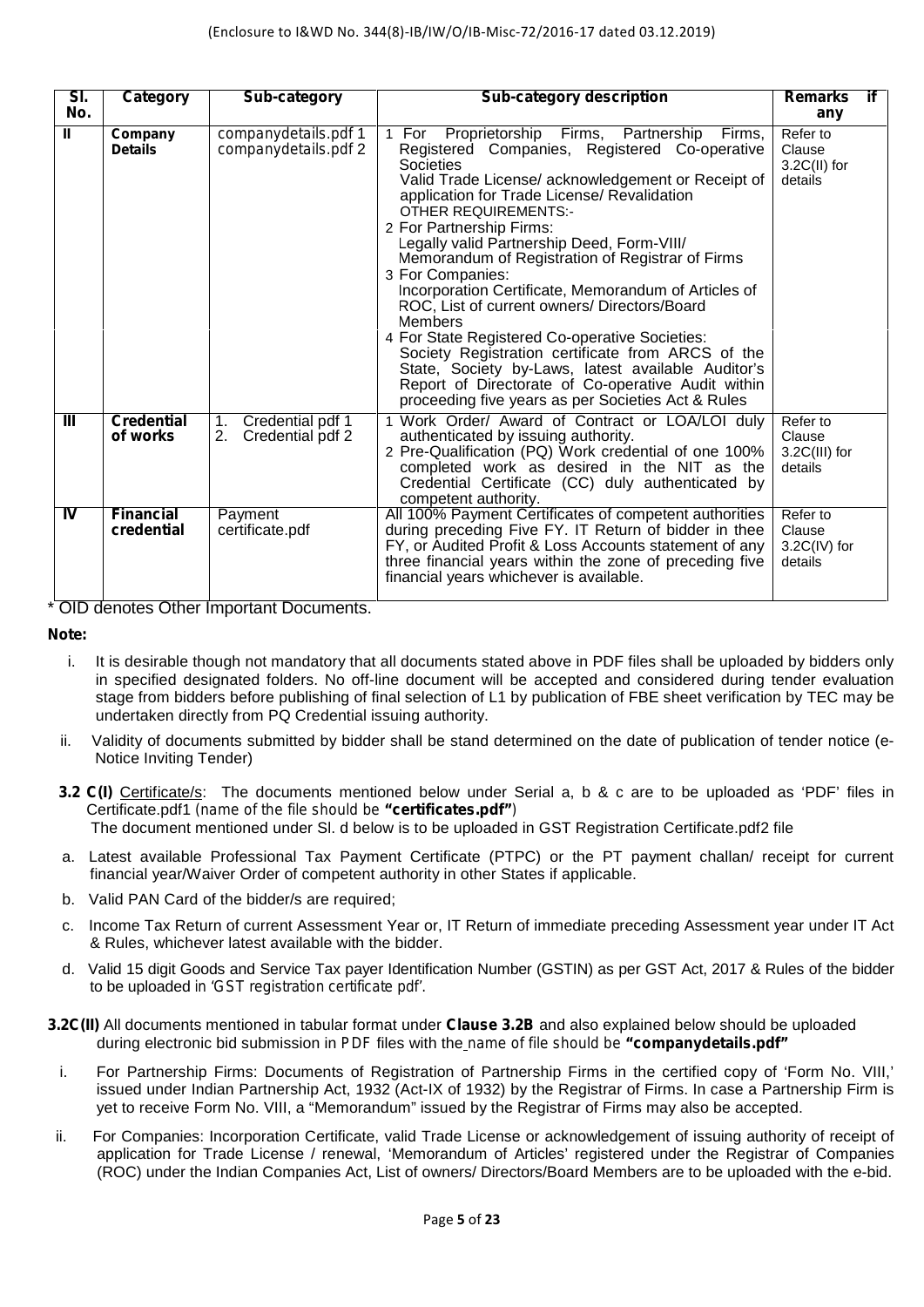- iii. For State Registered Co-operative Societies:
	- a. Society Registration certificate from ARCS (Assistant Registrar of Co-operative Societies, GoWB) and By-Laws for Cooperative Societies under West Bengal Co-operative Societies Act, 2006 and Rules, 2011 and all amendments.
	- b. Latest Auditor's Report of Directorate of Co-operative Audit under Department of Co-operative, Government of West Bengal within preceding five financial years as per Societies Act & Rules.

### **3.2C(III)** Eligibility criteria based on Credential of work/Prequalification Work Credential *"credential.pdf"*

- i. Work Order/Award of Contract or the Letter of Acceptance (LoA) duly authenticated by the competent issuing authority is to be submitted under Technical cover *(name of file should be "credential.pdf 1).*
- ii. Pre-Qualification (PQ) credential of one 100% completed work of Gross Notional Value as desired in the NIT as the Credential Certificate (CC) duly authenticated by competent authority. *(Name of file should be "credential.pdf 2).*

## **3.2C (IV) PQ Financial credential***:* In *'payment certificate.pdf'* folder under OID *co*ver

- **a.** Disqualification during PQ evaluation of financial capability of bidder shall not be decided during technical bid evaluation by TEC up to work of Rs 45 lakh, as no minimum financial capacity is fixed, except if reveals from documents beyond any doubt of the financial liquidity & bankruptcy of the bidder, determining absolute incapacity to execute the work.
- **b.** i. 'Payment certificate' of works authenticated by appropriate authority for preceding three Financial Years,

or, ii. Valid Income Tax Returns for preceding three FY, or,

iii. Audited Profit & Loss Accounts statements of three FY, any one of i, ii, or iii as a complete set for three FY within zone of immediate preceding five FY is to be uploaded in **'***payment certificate.pdf'* folder under OID cover, else the bidder may be disqualified. Name, address, contact no. and registration no. of auditor Firm is desirable for Profit & Loss accounts statement, if submitted.

- *Note: a. If the bidder Company/Firm was set up less than three years ago, audited balance sheets and P/L Accounts for the number of years since inception are to be submitted under Technical cover and the average value would be evaluated only for the period since inception and not three years. Credential Certificate (CC) given as PQ Work Credential may also contain payment certificate and in those cases separate payment certificate is not required.*
	- b. *No file in Technical / Pre-Qual cover or OID cover folder is allowed by the system to be kept blank/empty. Where ever the forms and documents are uploaded by the Tender Inviting Authority, the same is to be downloaded, duly filled up, converted to pdf file, and again uploaded after digital signing, forming a part of tender document. These formats are specimens or samples only and deviation from specimen format is not a sufficient ground for rejection of the bid. Relevant blank Forms are to be firstly downloaded by the bidders from the NIT in e-Procurement portal, filled up completely and again uploaded with their electronic bid. No offline document is acceptable from bidders by TEC during evaluation stage.*

#### **3.3 Financial proposal / bid under Financial cover:-**

- The financial bid should contain the following documents in one cover or folder.
- i. Bill of Quantities (BOQ): The contractor/bidder is required to quote the financial offer/bid price or rate as percentage above or below the estimated amount put to tender or 'at-par' with tender value, in the space marked for quoting rate in the BOQ of the tendered work.
- ii. Only the downloaded sheet of the above document in Excel format is required to be uploaded by the contractor/bidder.
- iii. BOQ without a valid numeric rate at the designated space provided in the BOQ will be disqualified and rejected outright. Contractors/bidders willing to quote "at-par" rate shall need to write "0" in the 'space' provided for rates in the BOQ of the tendered work.

## **4. Tender Fee and Earnest Money Deposit (EMD)**

## *i. Tender Fees:*

Entire set of e-Tender documents are made available free of cost through the State Government e-Procurement portal having URL https://wbtenders.gov.in and also available in the e-Procurement link of Departmental website www.wbiwd.gov.in. Cost for tender documents will not be charged even during execution of a formal tender contract/agreement. However, the contractors/bidders may wherever necessary shall be suitably charged for additional/multiple copies of drawings, specifications, Schedule of Rates booklet etc. and such fee may be suitably determined by the Tender Inviting Authority as per existing Rules.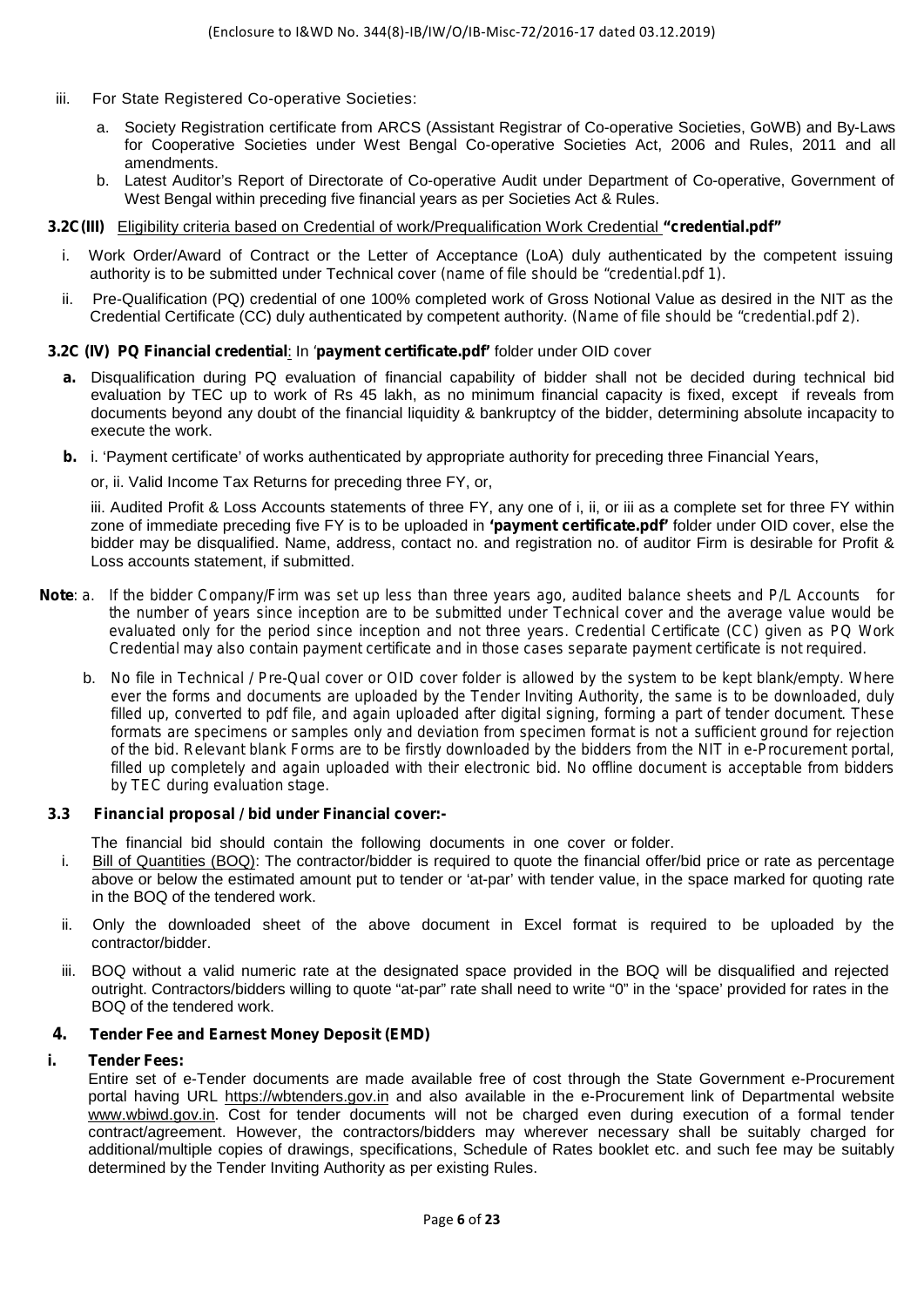## *ii. (a) Earnest Money Deposit (EMD):*

Bidders are required make payment of Earnest Money (EMD) through the e-Payment banking system, on-line and should read in advance the instructions carefully, particularly those contained in the challan generated in the etransaction of the portal, if opted for EMD payment through RTGS/NEFT. Only if the bidder is exempted from payment of EMD by the State Finance Department, the Govt order for such exemption is to be uploaded while opting for EMD exemption category. Any misjudgement and resultant non submission of EMD will lead to summarily rejection of the bid/\tender. **The quantum of Earnest Money Deposit has been revised as 2 % of the amount put to tender or Rs. 10 Lakh, whichever is lower for amount put to tender upto value of Rs. 25 crore**.

### **(b) Additional Performance Bank Guarantee:**

"Additional Performance Security" has been made mandatory which shall be obtained only from the successful L1 bidder, if the accepted bid price is below 20% of tender BOQ or below by more than 20% of the tender BOQ. This Additional Performance Security shall be equal to 10% of the tendered amount i.e. 10% of the L1 bid price.

The said Bank Guarantee (BG) shall have to be valid up till the end of the contract/Agreement period including extended time period till 100% physical completion of work in all respects and shall be renewed within validity period accordingly if required. The said Bank Guarantee shall remain in custody of the DDO & Executive Engineer in-charge of the work, which shall be returned to the bidder/contractor after successful physical completion of the work as per contract. If the bidder fails to complete the work successfully, this Additional Performance Security shall be forfeited at any time during the pendency of the contract period after serving proper notice to the contractor/bidder agency. Necessary provisions regarding deduction of security deposit from progressive bills of the contractor in respect of the tendered work shall be governed as per relevant clauses of the tender contract/Agreement which will in no way be affected / altered due to this Additional Performance Security.

As per Dept. Memo no.- 306-IB/IW-14011(34)/1/2018-JS(IW),dated: 06.08.2018, the entire Security Deposit or the Performance Security may be released after physical and financial completion of the project but before expiry of the security period or defect liability period against receipt of equivalent amount of bank guarantee of approved bank of RBI which should remain valid till the expiry of the defect liability period.

## **4A**. **Login by bidder**:

- a. A bidder desirous of taking part in e-tender floated by the State Government shall login to the e-Procurement portal of the Government of West Bengal www.wbtenders.gov.in using his/her login ID and password by using their valid DSC.
- b. He/she will select the tender to bid and initiate payment of pre-defined EMD fixed for that tender by selecting from either of the following payments modes:
- i. Net-Banking (any of the banks listed in the ICICI Bank Payment Gateway) in case of payment through ICICI Bank Payment Gateway;
- ii. RTGS/NEFT in case of off-line payment through bidder's bank accounts in any Bank approved by RBI in India.

#### **4B. EMD payment procedure:**

- a. Payment by Net Banking out of any listed bank through ICICI Bank Payment Gateway:
- i. On selection of Net Banking as the payment mode, the bidder will be directed to ICICI Bank Payment Gateway (along with a string containing a Unique ID) where he/she will select the Bank through which he/she wants to electronically transact the EMD.
- ii. Bidder will make the payment after entering his Unique ID and password of the bank to process the e-transaction.
- iii. Bidder will receive a confirmation message on registered mobile phone regarding success/failure of the transaction.
- iv. If the transaction is successful, the amount paid by the bidder will get credited in the respective Pooling account of the State Government maintained with the Focal Point Branch of ICICI Bank at R.N Mukherjee Road, Kolkata for collection of EMD against unique codes for identification of the tendering authority.
- v. If the transaction is failure, the bidder will again try for payment by going back to the first step.

## **b. Payment through RTGS/NEFT:**

- i. On selection of RTGS/NEFT as the payment mode, the e-procurement portal will show a pre-filled challan having the details to process RTGS/NEFT transaction.
- ii. The bidder will print the challan and use the pre-filled information to make RTGS/NEFT payment using his/her own designated Bank account.
- iii. Once payment is made, the bank would provide an "**UTR remittance number**" for successful transaction with which the bidder will come back to the e-Procurement portal after expiry of 2 to 3 bank working days to enable the NEFT/RTGS process to complete, in order to verify the payment made and continue with his/her bidding process.
- iv. If verification is successful, the fund get credited to the respective Pooling account of the State Government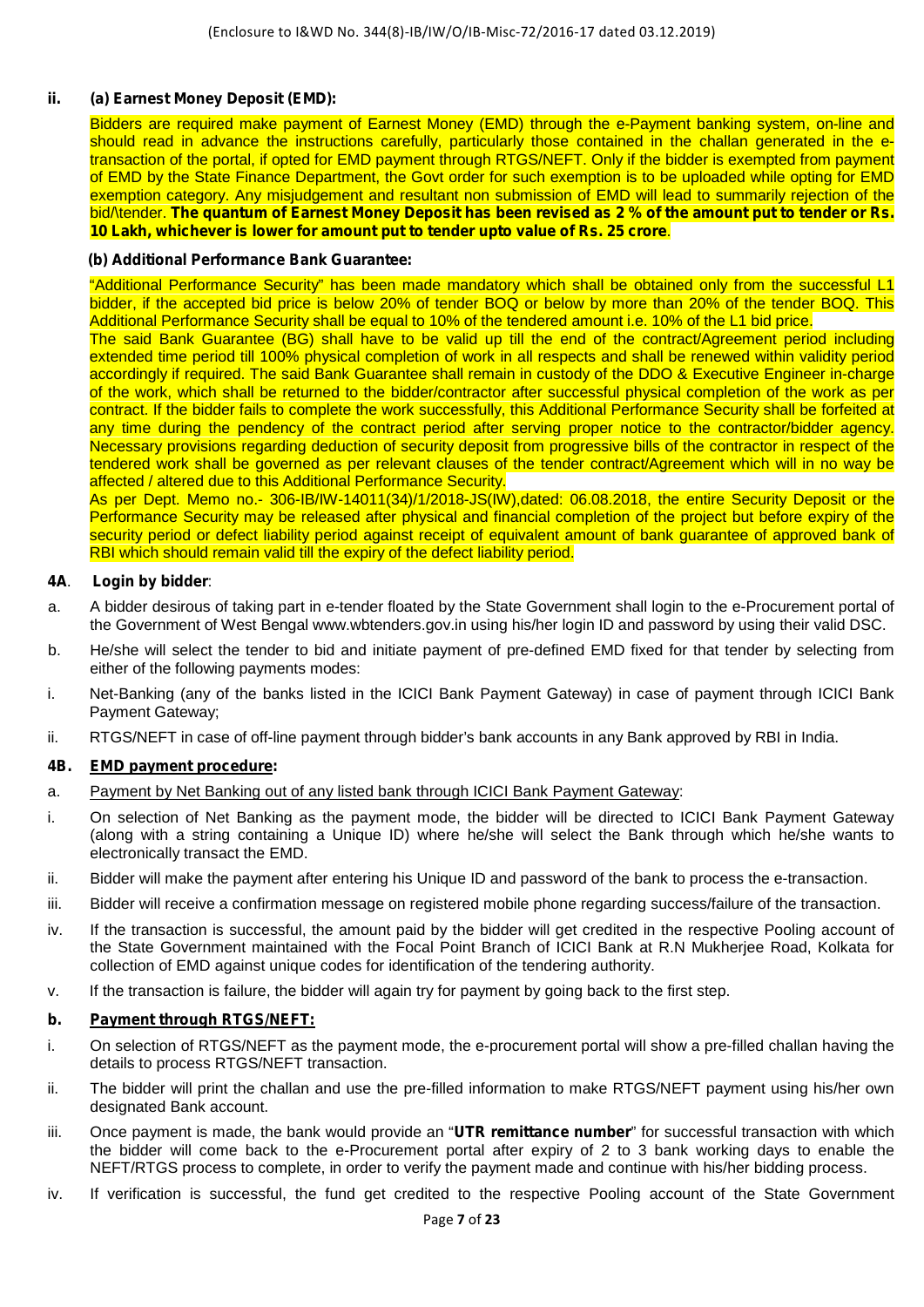maintained with the Focal Point Branch of ICICI Bank at R.N Mukherjee Road, Kolkata for collection of EMD.

- v. Hereafter, the bidder will go to e-Procurement portal for final submission of his/her e-bid within pre-assigned last date of submission of e-tender.
- vi. If the payment verification is unsuccessful, the amount will be returned automatically by the system to the bidder's bank account.
- **Note**: EMD made through RTGS/NEFT would require additional 2 to 3 bank working days after date of transaction in the bank before the procedure is completed for enabling the bidder to continue with the bidding process in the on-line final bid submission. Thus, the bidder is to take precaution in case of RTGS/NEFT transfers, so that the entire process of submission of e-tender is completed within last date of on-line submission of his/her tender. However, Net-banking transaction through ICICI bank payment Gateway would be on real time basis.

## **4C. Refund/Settlement Process for EMD:**

- i. After decrypting/admitting of all e-bids, the preliminary technical bid evaluation (TBO) summery sheet would be published in the Portal after two working days, and thereafter at least after four working days, the Final technical evaluation (TBE) summery sheet would be published in the Portal with simultaneous electronic processing in the e- Procurement portal by the tender inviting authority done so that status of the all bids as qualified or disqualified; based on the Final Bid Evaluation Sheet (FBE) is made available to all bidders along with the details of the unsuccessful bidders to ICICI Bank by the e-Procurement portal through web services.
- ii. On receipt of the information from the e-Procurement portal, the Bank will refund through an automated process the EMD of the bidders disqualified at the technical evaluation to the respective bidders' bank accounts from which they made the EMD on-line transaction. Such refund will take place within T+2 Bank working days where T will mean the date on which information on rejection of bid is uploaded to the e-Procurement portal by the Tender Inviting Authority.
- iii. Once the financial bid evaluation is electronically processed in the e-Procurement portal, EMD of the technically qualified bidders other than that of the L1 will be refunded, through an automated e-process, to the respective bidders' bank accounts from which they made the payment transaction. Such refund will take place within T+2 Bank working days where T will mean the date on which information on rejection of financial bid is uploaded to the e- Procurement portal by the tender inviting authority.
- iv. As soon as the L1 bidder is awarded the contract (AOC), the same is processed electronically in the e-Procurement portal for transfer to Government Receipt under Public Accounts of the State through GRIPS where under the security deposit will also be collected in connection with the work.
- v. All refunds will be made mandatorily to the Bank account from which the payment of EMD was initiated.
- vi. If the e-tender is cancelled, then the EMD would be reverted to the original bidder's bank account automatically after such cancellation order is processed online by the Tender Inviting Authority.
- vii. TIA reserves the right to forfeit the EMD electronically in case of breach/violation of tender rules as defined under clause 8 & 9.

## **5. Credential Certificate (CC) as Prequalification Work Credential:**

- i. Credential Certificates (CC) for one/single 100% completed work within last five financial years on the date of publication of NIT will only be accepted as valid PQ credential of work. Incomplete ongoing work shall not be considered for valid PQ Credential. Payment Certificate without containing mandatory details shall not be treated as valid.
- ii. It is desirable that CC should preferably contain the name with designation, postal address of office, contact Telephone No./FAX / e-mail ID of the authority issuing the CC for the work along with name of work, amount put to tender, date of completion of the work, gross final billed value of the 100% completed work, certificate of issuing authority indicating successful and satisfactory completion. Illegible certificates, absence of contact details making it time consuming for verification purposes of CC issued by authorities outside the State are liable to be rejected by the Bid Evaluation Committee (TEC).
- iii. Credential Certificates (CC) of successfully completed works in any Department/autonomous authority of the Government of West Bengal will be considered. CC of 100% completed works executed under any other State / Central Government Ministry / Department / Nationalised Financial Institution Organisation / Govt. Undertaking / Govt. Enterprises or Government Institutions or Local Government Bodies(Municipalities, Zilla Parishad & Panchayat Samities within West Bengal, will also be considered as valid PQ Credential. Such CC are to be issued by an officer/authority not below the rank of Executive Engineer / Divisional Engineer /District Engineer/Project Manager of the State/Union Government Departments/ Organisations; authorised signatories of CC for Panchayat Samities and Municipalities shall be the BDO & Executive Officers or equivalent administrative officers respectively. It is desirable to have telephone and FAX or e-mail addresses of the signatory of the CC for all offices outside West Bengal for verification purposes.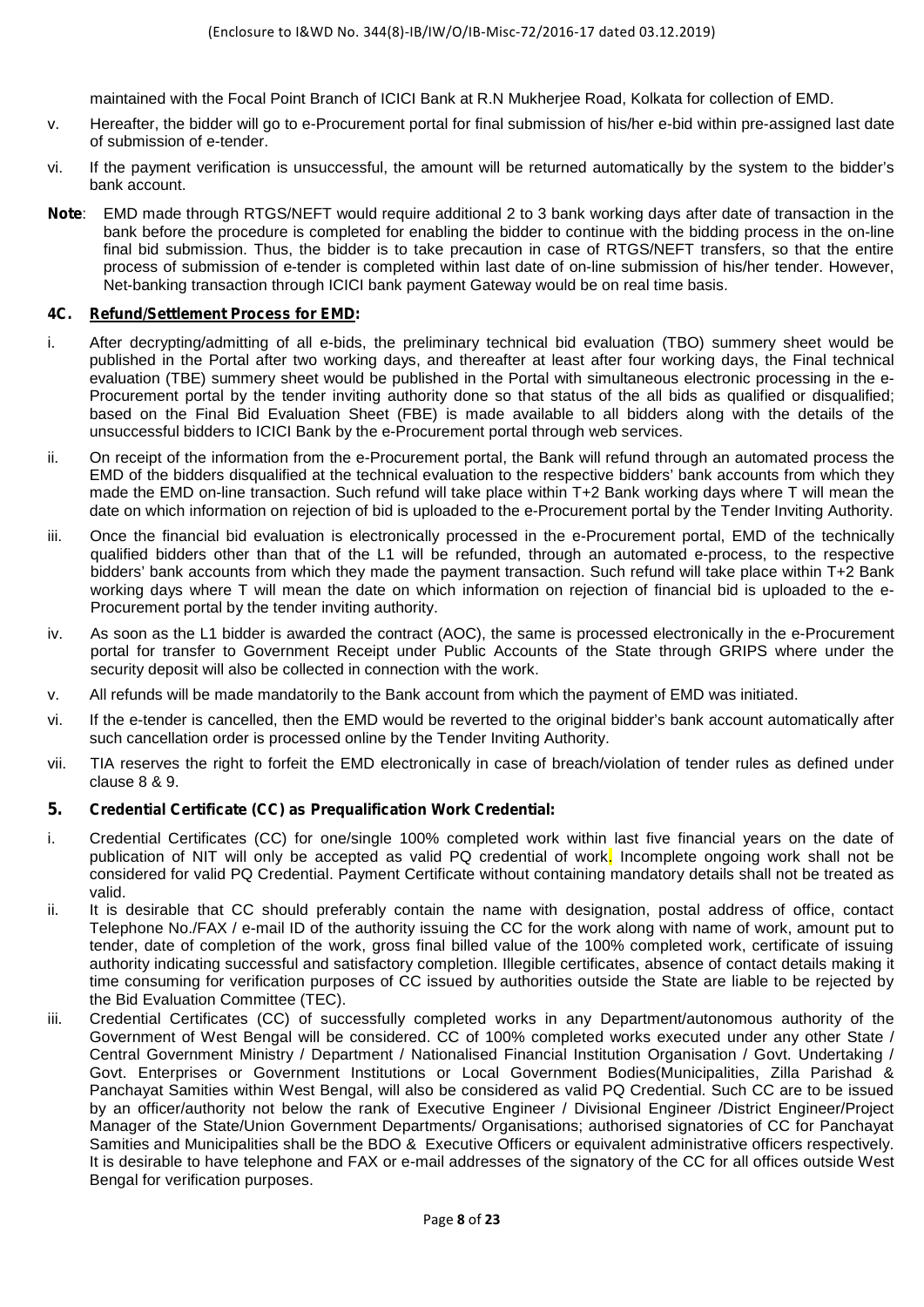## **6. Pre Qualification (PQ) eligibility criteria**

Prequalification (PQ) eligibility of a contractor/ bidder based on one single 100% completed works contract and financial capacity achieved within the zone of last five financial years will be determined as per Rules stated below:

6 I (a). Firstly, the gross value of the work submitted as PQ Credential as per CC of similar in nature completed during the current financial year before date of publishing of e-NIT or within the preceding five FY will be multiplied by the following factors to take care of the inflationary effects to arrive at the gross notional amount.

| Year            | <b>Description</b>                           | Multiplying factor to arrive at gross notional amount |
|-----------------|----------------------------------------------|-------------------------------------------------------|
| Current         | The financial year of floating of NIT        | 1.00                                                  |
| 1st             | 1 year preceding the current financial year  | 1.08                                                  |
| 2 <sub>nd</sub> | 2 years preceding the current financial year | 1.16                                                  |
| 3 <sup>rd</sup> | 3 years preceding the current financial year | 1.26                                                  |
| 4 <sup>th</sup> | 4 years preceding the current financial year | 1.36                                                  |
| 5 <sup>th</sup> | 5 years preceding the current financial year | 1.47                                                  |

- **Note:** For cases where two contractors/bidders are participating in a e-Tender for a particular work are such that one happens to have worked as a sub-contractor of the other, and both the contractors/bidders PQ submit work credential of having completed the same job either wholly or partly, then in such case the PQ credential of the principal contractor will be considered while that of the sub-contractor will not be taken into consideration for determining the eligibility criteria of the contractor/bidder during technical evaluation of the tender. If the PQ Credentials submitted by hitherto contractors/bidders are for different works, then both the PQ Credentials will be considered for determining the eligibility criteria of the individual contractors/bidders.
- *6* **II***. Financial proposal of any contractor/bidder will come under consideration only when the Technical PQ criteria mentioned below are satisfied and fulfilled in the Technical Bid Evaluation stage.*

Gross notional amount calculated from Credential Certificate (CC) of a single works contract completed within the zone of immediate preceding five financial years on the date of this e-NIT, issued in favour of the contractor/bidder /Agency/Firm/Registered Co-operative Society for a similar work defined in the tender should be **at least 30%** of the amount put to tender for the work it is bidding. The power to decide on the criteria of similarity rests without any prejudice, solely with the Bid Evaluation Committee (TEC).

## **7. Additional eligibility criteria for participating in more than one serial of work in a e-NIT**

If the same bidder bids separately for on behalf of another Firm or in a different capacity having financial interests in the same work, all the tenders would be rejected.

## **8. Penalty for suppression / distortion of facts and withdrawal of L1 bidder before acceptance of LOI**

If a contractor/bidder fails to physically produce the originals of documents (especially the Credential Certificates and P/L accounts with audited balance sheets), or any other bid document on demand by the Tender Evaluation Committee (HTEC/TEC) which were submitted as soft copies in PDF files with their e-bids within a specified time frame, need arising due to any material deviations detected in the uploaded soft copies, leading to specific doubts which could not be cleared by enquiry from issuing authority of these documents or if there is any suppression/distortion/falsification noticed/detected/ pointed out at any stage of the e-tender process at any stage prior to signing of Contract-Agreement or the issue of LOA or AOC, the Tender Inviting Authority will immediately bring the matter to the notice of the concerned Chief Engineer and appropriate penal measures as stated in Clause 10 below will be taken. The concerned Chief Engineer then will issue the necessary order in writing with intimation to the defaulting contractor/bidder, other Chief Engineers, Centralized e-Tender Cell and also the Government in the Irrigation & Waterways Department. Copy of the order/starting penal measures should invariably be communicated to the Nodal Officer, e-Governance Cell of the Department with a request for uploading the order in the Departmental website in the link "List of suspended/debarred contractors".

## *9. PROCEDURE FOR SUSPENSION AND DEBARMENT OF SUPPLIERS/ CONTRACTORS*

## **A. SCOPE:**

The procedures laid down in subsequent paragraphs shall govern the suspension and debarment of suppliers, contractors and bidders ("Contractors" for brevity) involved in Government procurement for offenses or violations committed during competitive bidding and contract implementation, or even later for the works under Irrigation & Waterways Department, Government of West Bengal. The concerned Chief Engineer shall publish the suspension and debarment order in the Departmental website with the approval of I&W Department in the designated link within 1 (one) working day of issuance of such order. The TIA shall recommend the case to HTEC/TEC who with opinion of Chief Engineer will place it before DTC/QBEC/DTTC for approval.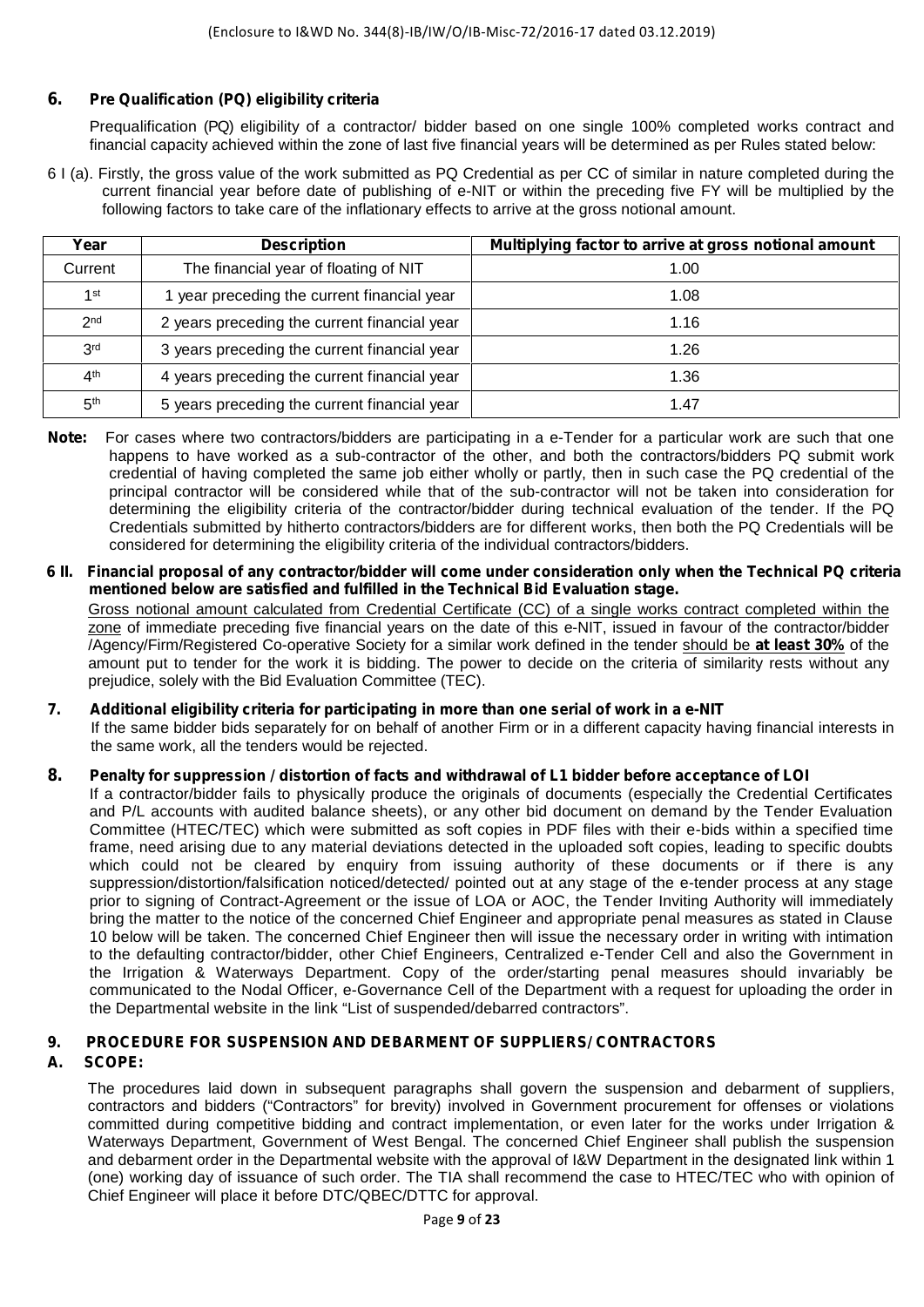## **B. PROHIBITION ON SUSPENDED / DEBARRED PERSONS / ENTITIES TO PARTICIPATE IN THE BIDDING OF GOVERNMENT PROJECTS / CONTRACTS OF THE DEPARTMENT**

A person / entity that is suspended / debarred by a procuring entity shall not be allowed to participate in any procurement process under Irrigation & Waterways Department during the period of suspension / debarment unless the same has been revoked by the competent authority.

A Joint Venture or Consortium which is suspended / debarred or which has suspended / debarred member/s and/or partner/s as well as a person/entity who is a member of suspended / debarred Joint Venture or Consortium shall, likewise, not be allowed to participate in any procurement process under Irrigation & Waterways Department during the period of suspension / debarment unless the same has been revoked.

## **C. DEFINITION OF TERMS:-**

- **i. Bidder:** A person/Contractor/Agency/Company/Society/Corporation participating in the procurement process and/or a Person/Contractor/Agency/Joint Venture/Consortium/ Corporation having an Agreement/ Contract for any procurement with the Department shall be referred as bidder.
- **ii. Bid Evaluation Committees or Tender Evaluation Committees (HTEC/TEC/QBEC in short):**
- a. Bid / Tender Evaluation Committee'(TEC) for the bids upto tender value of Rs. 45.00 lakh (TEC) invited by the Executive Engineer will be comprising of i) Concerned Executive Engineer as Chairperson and Convener, ii) Assistant Engineer concerned to the work as Member, iii) Another Assistant Engineer from Division as Member or the Junior Engineer posted as the Divisional Estimator.
- b. or, Evaluation Committee constituted by the Department from time to time.
- **iii. Consolidated Debarment List:** A list prepared by the Departmental Debarment Committee/Chief Engineer containing the list of bidders debarred by the Irrigation & Waterways Department, Government of West Bengal. The list would be displayed prominently in the designated link in website of the Department clearly stating the period of suspension/debarment.
- **iv. Contract implementation:** A process of undertaking a project in accordance with the contract /Agreement documents.
- **v. Debarment:** An administrative penalty, in addition to the contract/Agreement provisions, disqualifying a bidder from participating in any procurement process under Irrigation & Waterways Department, Government of West Bengal for a given period.
- **vi. Debarred Bidder:** A Bidder who was disqualified by the competent authority of the Irrigation & Waterways Department, Government of West Bengal.
- **vii. Department:** Irrigation & Waterways Department, Government of West Bengal
- **viii. Entity:** A person/Contractor/Agency/Joint Venture/Consortium/Corporation participating in the procurement process and/or a Person/Contractor/Agency/Joint Venture/Consortium/Corporation having an agreement/ contract for any procurement with the Department shall be referred as entity.
- **ix. Offence:** A violation or breach of the Constitution of India, laws, regulations, laid down procedure, etc under Prevention of Corruption Act, 1988, Code of Criminal Procedure, 1973 u/s 195(1) and Section 197(1), Competition Act, 2007 and IT Act, 2000 as amended.
- **x. Procurement:** It is the act of buying goods, services or works from an external source. It is favourable the goods, services or works are appropriate and that they are procured at the best possible cost to meet the needs of the acquirer in terms of quality and quantity, time and location.
- **xi. Procuring Entity/Authority:** The officer authorised by the Irrigation & Waterways Department, Government of West Bengal for procurement.
- **xii. Suspension:** Temporary disqualification of a bidder from participating in the procurement process of Irrigation & Waterways Department for a period of 6 (six) months when an offence is made against a bidder.

## **D GROUNDS FOR SUSPENSION AND DEBARMENT**

- i. Submission of eligibility requirements containing false information or falsified documents.
- ii. Submission of Bids that contain false information or falsified documents, or the concealment of such information in the Bids in order to influence the outcome of eligibility screening or any other stage of the bidding process.
- iii. Unauthorised use of one's name/digital signature certified for purpose of bidding process.
- iv. Any documented unsolicited attempt by a bidder to unduly influence the outcome of the bidding in his favour.
- v. All other acts that tend to defeat the purpose of the competitive bidding such as lodging false complaints about any bidder, posting baseless allegation about any officer duly authorised by the Department, restraining any interested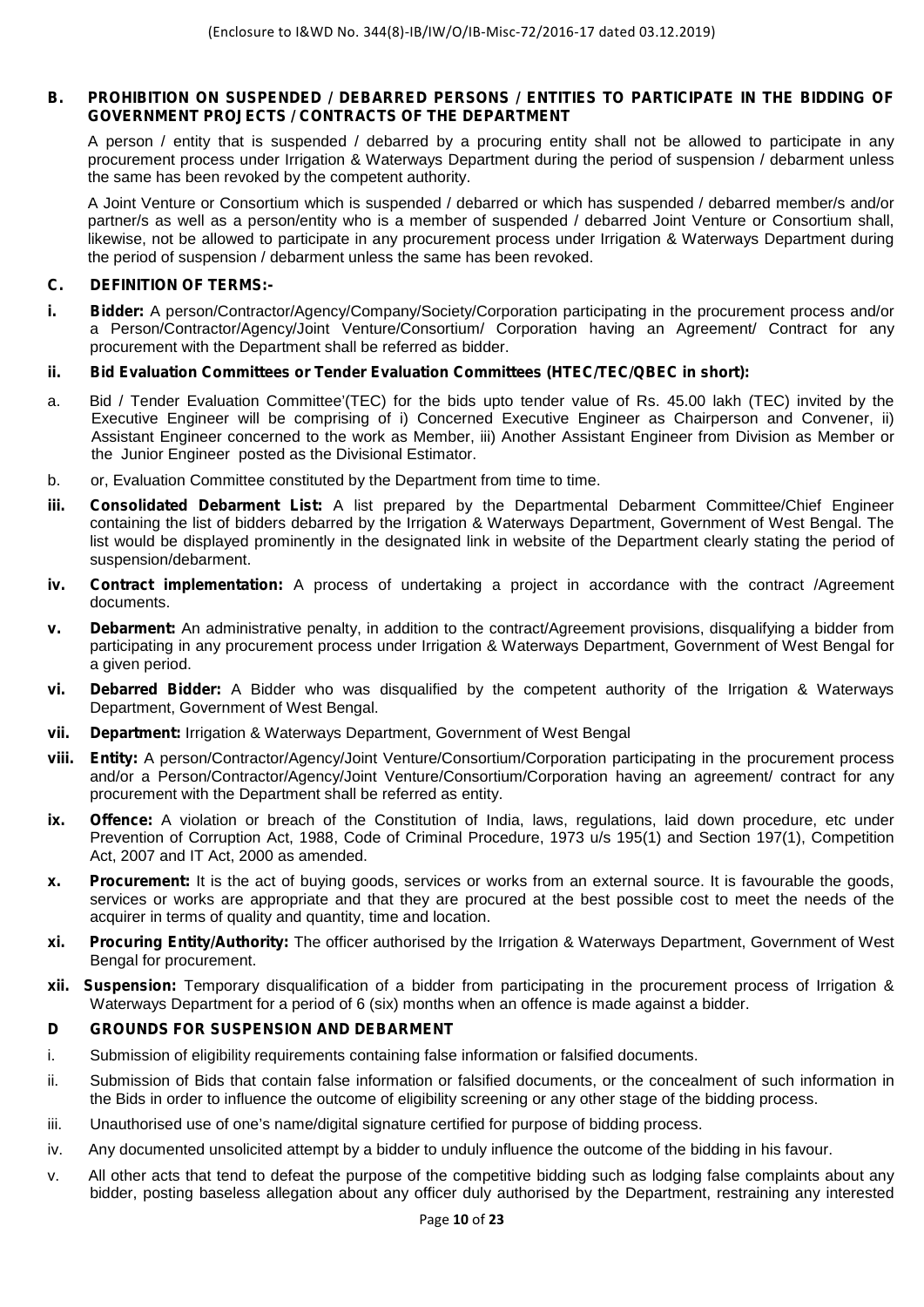bidder to participate in the bidding process etc.

- vi. Refusal to accept an award after issuance of 'Letter of Acceptance' or enter into contract with the Government without justifiable cause.
- vii. Refusal or failure to post the required performance security/earnest money within the prescribed time without justifiable cause.
- viii. Subcontracting of the contract or any part thereof without prior written approval of the procuring entity.
- ix. Failure solely due to fault or negligence of the Contractor, to mobilize and start work within the specified period as mentioned in the 'Letter of Acceptance' / 'Letter of Acceptance cum work Order' / 'Work Order' / 'Notice of Process' / 'Award of Contract' etc. ultimately resulting in rescindment of contract.
- x. Failure to fully and faithfully comply with the contractual obligations without valid cause, or failure to comply with any written lawful instruction of the procuring entity or his representative(s) pursuant to the implementation of the contract, ultimately resulting in rescindment of contract.
- xi. For the procurement of goods, unsatisfactory progress in the delivery of the goods by the manufacturer, supplier or distributor arising from his fault or negligence and / or unsatisfactory or inferior quality of goods, vis a via as laid down in the contract.
- xii. Refusal or failure to upload a self-declaration in specimen format of Form-4 to the effect of any previous debarment imposed by I&WD, any other Department of State Government and or Central Government.
- xiii. Wilful or deliberate abandonment or non-performance in a project or contract by the contractor / suppliers resulting to substantial breach thereof without lawful and / or just cause(s).
- xiv. The Additional Performance Security shall have to be submitted by the selected L1 bidder after issuance of Letter of Acceptance / Letter of Invitation (LoA/LoI) within next seven working days and before issuance of Award of Contract (AoC) in the form of "Bank Guarantee" of any Scheduled Bank approved by RBI, payable at Kolkata or / in West Bengal, as per specimen format Form-6. Else, its/their Earnest Money Deposit (EMD) will be forfeited without any prejudice by the Tender inviting authority.

## **E**. **CATEGORY OF OFFENSE:**

- a. First degree of offense: Clause 9 D (i) up to (vii), (xii) & (xiv) is to be considered as first degree of offense.
- b. Any of the offence under Clause (viii) to (xi) & (xiii) shall lead to termination of contract and its determinations in accordance with Clause (ii) & Clause (iii) of Agreement Form No. WB-2911 and simultaneous debarment for a period of 2 years
- c. Second degree of offense: Any one of the offenses as mentioned under Clause 9D (i) to (xiv), committed by a particular bidder/contractor/supplier on more than one occasion would be considered as second degree of offense. Period of debarment will be 2 times the corresponding period penalty applicable for 1<sup>st</sup> degree offence in addition to other penal provisions contained in 1st degree offence.

## **F. Procedure and Rules of Debarment :**

Debarment procedure and rules are published as Departmental Notification to be read in conjunction with the Corrigenda issued from time to time , as may be seen in the Notification link of the Departmental website wbiwd.gov.in

## **G. PENALTY FOR OFFENSE:**

- a. For committing 1<sup>st</sup> degree offense any of the cases referred under Clause 9 D (i) to (y), forfeiture of earnest money and debarment for a period of six months, if the offense is detected during technical evaluation. If the offence is detected after award of the contract and if the offender happens to be the agency selected for work, and such selection is made due to oversight, forthwith termination of the contract and determination of contract value in accordance with clause 3(ix) (c) of West Bengal Form No. 2911(i)/ (ii), and simultaneous debarment for a period of six months. Further, in case the offense is detected after completion of work and payment of final bill the Work credential earned would be declared as 'null and void', so that the same cannot be used in future as PQ credential for securing other works contracts in the Irrigation & Waterways Department, together with debarment for a period of six months.
- b. For committing 1<sup>st</sup> degree offense in any of the cases referred under Clause 9 D (vi), (vii), (xiii) to (xv), forfeiture of earnest money and debarment for a period of one year. For committing offenses under Clause 9D (xv), debarment period shall be for one calendar year preferably from the date on which the due date for submission of BG had expired (i.e 8<sup>th</sup> or 15<sup>th</sup> working day from date of receipt of LOA /LOI) by the concerned Chief Engineer to be notified in the Departmental website.
- c. For committing 1st degree offense in any of the other cases under Clause 9 D (viii) to (xii), termination of contract and its determination in accordance with Clauses 2 & 3 of West Bengal Form No. 2911(i)/(ii), including debarment for a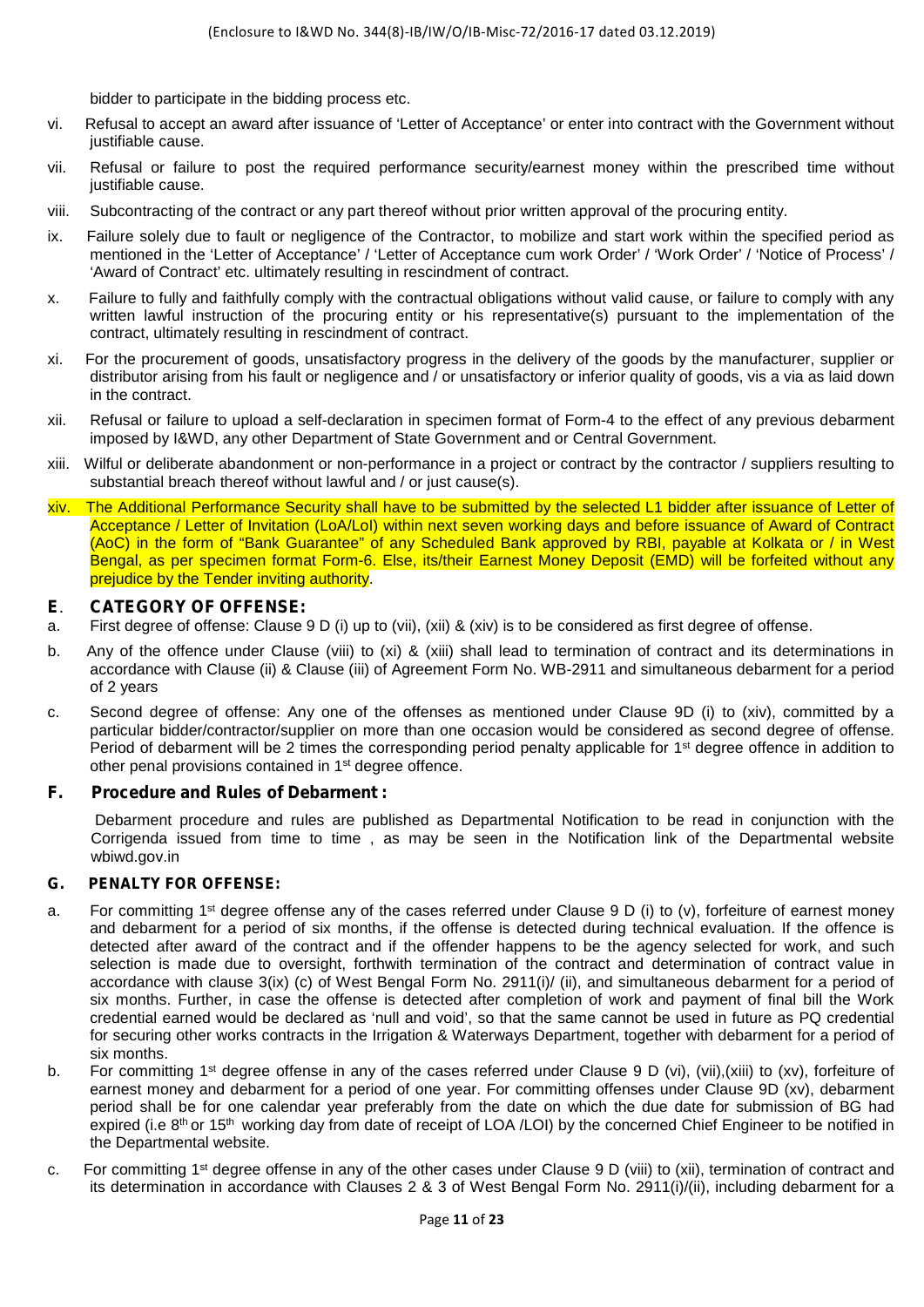period of two years.

d. For committing 2<sup>nd</sup> degree offenses under above all categories, period of debarment will be twice the corresponding period for 1st degree offenses, in addition to other penal provisions for 1st degree offense.

## **10. Taxes & duties to be borne by the Contractor/bidder**

In view of introduction of GST with effect from 01.7.2017, all the bidders intending to participate in this e-tender should offer their financial bids inclusive of GST applicable for entire composite works/Procurement of goods & services, labour intensive component contained in the BOQ. Income Tax, Royalty, GST (CGST, SGST, IGST), Construction Workers' Welfare Cess, Labour Insurances EPF and similar other statutory levy / cess will have to be borne by the contractor/bidder and his/her quoted rate should be quoted accordingly after considering all these charges, and no separate payment towards any of the statutory taxes rents or levies shall be made by the work implementing authority.

#### **11. Site inspection prior to submission of tender**

Before submitting a e-tender, the intending contractor/bidder should make themselves acquainted thoroughly with the local conditions prevailing at site of implementation of the work by undertaking field inspections and taking into consideration all probable factors and difficulties to be involved during execution of the work as per specification in all respects including transportation of materials, communication facilities, climate conditions, nature of soil, availability of local labourers and market rates prevailing in the locality etc. and no claim whatsoever will be entertained on those accounts afterwards. The contractor/bidder may also contact the office of the designated **Assistant Engineer/Executive Engineer-I, Canals Division** in between 11.30 hours to 16.30 hours on any working day, prior to the date of last date for submission of bid in the e-tender.

#### **12. Conditional and incomplete tender**

Conditional and incomplete tenders are liable to be summary rejected. No off-line document will be entertained until completion of e-Tender process by way of acceptance of L1 bid by the competent Tender Accepting Authority/Government.

#### **13. Opening & evaluation of tender**

## **13.1 Opening of a Technical Proposal**

All works above tender value of Rs 5.00 lakh for which e-tendering is mandatory shall be awarded through open tenders without reservation for any particular class of contractors/bidders. Notices for open off-line tenders for each tender value below Rs 5.00 lakh shall include such clauses as is notified by the Department from time to time.

For e-tenders bids are to be invited in two parts under a two-bid electronic system.

- **i.** Technical proposal will be opened by the Tender Inviting Authority or his/her authorised representative/s electronically in the official website using their authorised valid Digital Signature Certificate/s (DSC).
- **ii**. Intending contractors/bidders may remain present if they so desire.
- **iii**. Technical cover documents (vide Clause 3.2.A) will be opened /decrypted first and if found in order, Cover (Folder) for OID (vide Clause 3.2.B) will be opened/ decrypted. If there is any material deficiency in either of the Technical cover documents, the e-bid is liable to be disqualified & rejected.
- **iv**. Decrypted (transformed into readable format) documents of the Pre-Qual Technical cover and the OID (Other Important Document) Cover will be decrypted/downloaded by the TIA and handed over to the Technical Bid Evaluation Committee (TEC).

## **13.2 Process of Technical Evaluation in a tender**

Within 24 hours of uploading the TBO summery sheet containing Preliminary Technical Qualification result, any of the aggrieved bidder, may seek clarification / redressal / review from the TEC on the list of bidders, in writing/through e-mail with supporting facts / figures / documents. If such clarification /review relates to eligibility of other bidders, on the grounds of submission of false/ forged / manipulated / inappropriate credentials, modalities prescribed in the Departmental Notification shall be followed. In case, the review only seeks the eligibility of the applicant himself, views of the Tender Evaluation Committee (TEC) would be communicated in writing to that bidder within next two (2) working days. If the bidder is not satisfied with the clarification of the TEC, he/she may appeal to the concerned Chief Engineer within 24 hours of receipt of communication from the TEC. The concerned Chief Engineer will dispose such complaints jointly, in associated with at least another available Chief Engineer within next 2 working days. Thereafter final Technical Evaluation Sheet (TBE) of the technically qualified bidders would be uploaded, after incorporating modifications if required. The TIA shall while uploading the final TBE summery sheet accept or reject electronically the admitted bids based on the advice of TEC as per TBE summery sheet. Thus at this stage the rejected bidders will get back their EMD. e-mail communication in official e-mail address of TIA or TAA shall be treated as a valid mode of communication. The minimum time period from date of TBO summery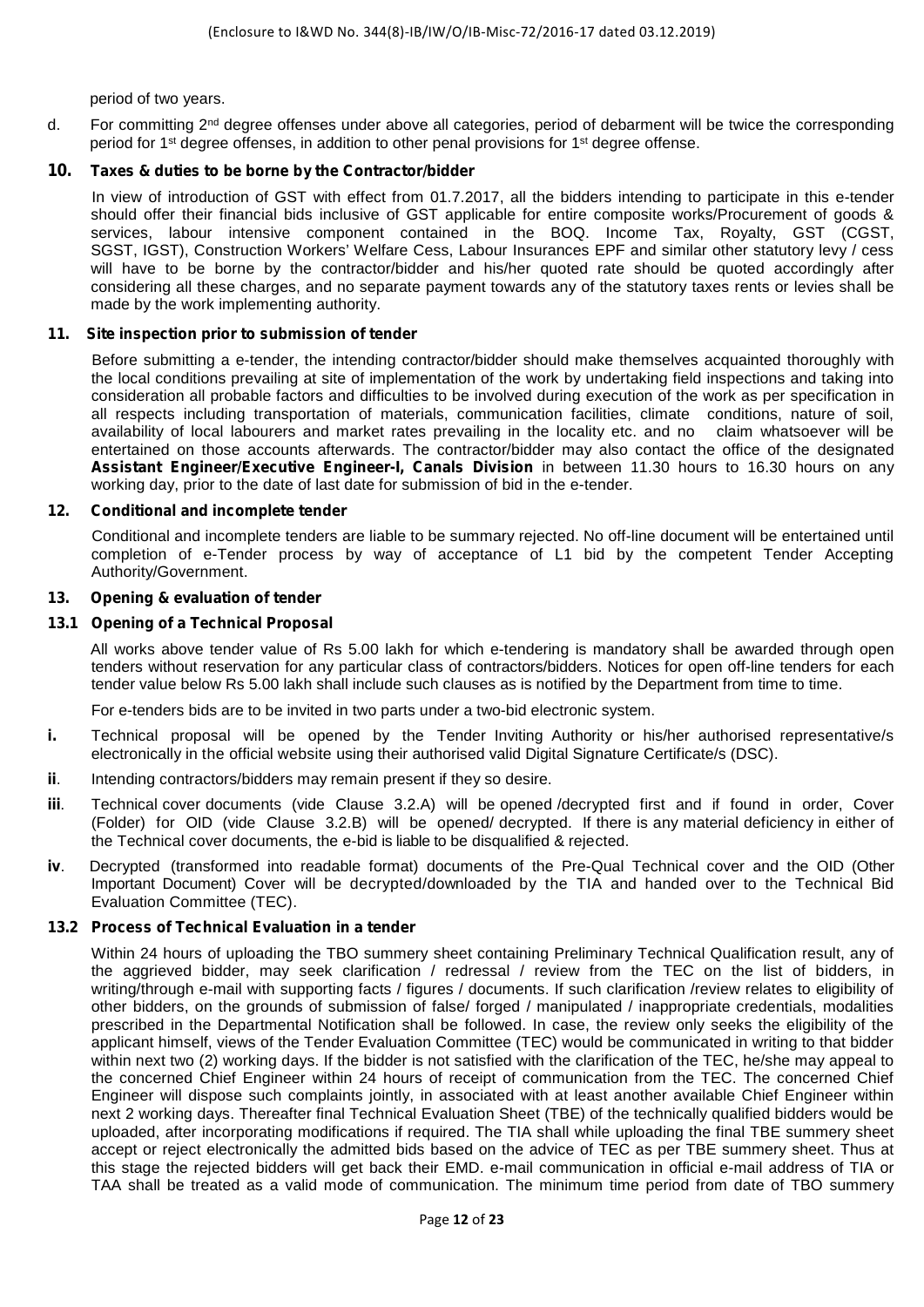sheet uploading and TBE summery sheet uploading shall be 4 working days or more.

Power is delegated to TEC to verify the authenticity of bid documents by physically summoning the applicant bidder on the basis of specific doubts which could not be cleared, which shall be exercised in exceptional cases, offline verification before issue of LOA needs to be avoided. Only when all other methods of undertaking verification have been exhausted, and there is ample reason to believe that fairness of the technical bid evaluation of the tender cannot be ensured without such action. Prima-facie, if there is not enough reason to doubt the authenticity of the bid documents, physical summon of the bidder shall be avoided, as after determination of L1 bid in financial bidding and before issuance of LOA, all the on-line documents would be verified with the originals by the Accounts & estimating branches of the designated Executive Engineer, and reported to the Tender Accepting Authority prior to the issuance of LOA.

## **13.3 Uploading the list of technically qualified contractors/bidders**

- **i.** Pursuant to decision arrived after a Technical Bid Evaluation and review, the final list of eligible contractors/bidders having successfully qualified in the Technical Evaluation stage for a particular serial of work whose financial proposal will be thus considered, is uploaded on the web portal/s.
- **ii.** While evaluating, the TEC may, if they so desire, summon the contractors/bidders and seek further clarification/information or seek verifications of original hard copy of any of/all the documents already submitted on-line, and if these cannot be produced within stipulated timeframe, their bids will be liable for rejection.

## **13.4 Opening and Evaluation of Financial Proposal/bid**

- **i.** Financial proposals of the bidders/contractors declared technically qualified by the Bid/Tender Evaluation Committee (TEC) will be opened electronically by the Tender Inviting Authority in the web portal stated above on the pre notified date and time.
- **ii.** The encrypted copies will be decrypted and the rates will be read out to the contractors/ bidders remaining present at that time, else they may login their respective e-tender accounts to see the (CS) comparative statement in the web portal.
- **iii.** After opening the financial proposal, the preliminary summary result containing inter alia the names of contractors/bidders and the rates quoted by them will be uploaded and the result will be made available in the etender platform.
- **iv.** If the Tender Accepting Authority (TAA) is satisfied that the rate obtained is fair and reasonable and there is no scope of further lowering down of rate, he/she may after having the comparative statement test checked by the Divisional Accountant / Divisional Accounts Officer attached to his office and after their acceptance upload the financial bid evaluation summary sheet or result containing the name of contractors/bidders and the rates quoted by them against each work.
- **v.** If there is any scope for lowering down of rate in the opinion of the Tender Accepting Authority being abnormally high, i. e above 10% of the amount put to tender (Tender value), the e-NIT shall be cancelled and invited afresh 2<sup>nd</sup> or 3rd re-tender. **No post tender negotiations are permitted.**
- **vi.** If there is any scope for lowering down of rate in the opinion of the Tender Accepting Authority being abnormally high above 10% of the amount put to tender i.e Tender value, the e-NIT shall be cancelled and invited afresh. No post tender negotiation is permitted.
- vii. If there is no contractor/bidder or the number of contractors / bidders in the 1<sup>st</sup> tender is less than three, the e-tender has to be cancelled. In case of participation of more than three bidders, if the number of technically qualified bidder falls below three, the tender/e-NIT is to be cancelled as well and fresh e-tender vis-a-vis  $2^{nd}$  call e-Tender or even  $3^{rd}$ call e-Tender may be invited by suitably lowering of minimum eligibility PQ criteria (work & financial) for bidders with wide publicity of Re-tender notices through electronic and print media.
- **viii.** Final result after acceptance of the rate by the Tender Accepting Authority, if within the delegated power of acceptance would have to be uploaded in the e-Procurement platform. Otherwise, the matter may be referred to the Government Appointed DTC and the appropriate Government for decision.
- **ix.** The Tender Accepting Authority may ask the L1 bidder/contractor to submit analysis of rates to justify the rate quoted by that bidder after declaration of financial bid evaluation result.
- **x.** If the lowest (L1) bidder/contractor backs out there should be Re-tendering in a transparent manner. In such a situation the TIA may call for re-tender with bid submission time period should normally be 14 days for value above Rs. 10.00 lakh, and 7 days for value exceeding Rs. 1.00 lakh but up to Rs. 10.00 lakh.

#### **13.5 Tender Accepting Authority (TAA)**

Authority to which the power has been delegated to accept tenders as per latest Finance Department Notification will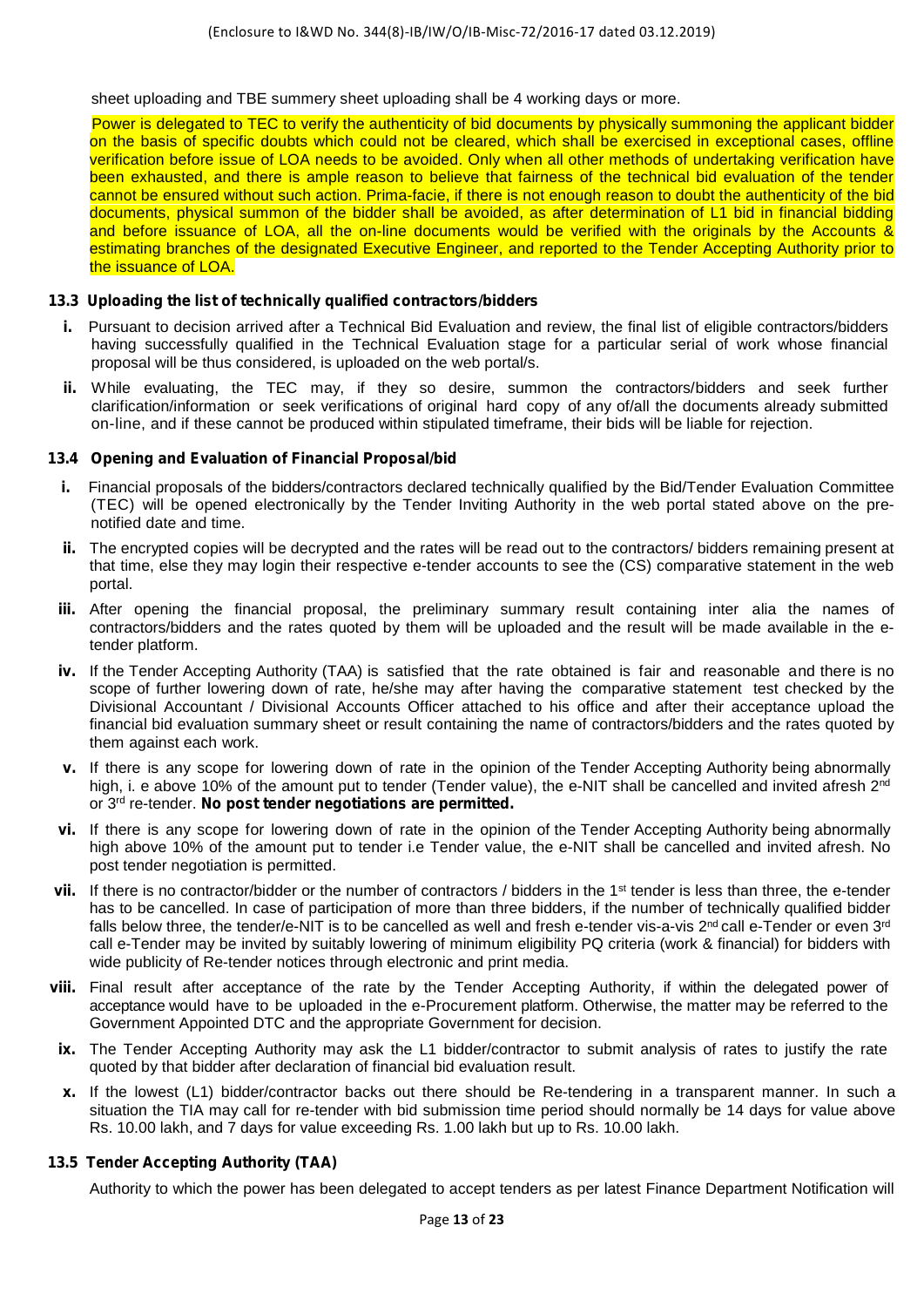function as the Tender Accepting Authority (TAA) for evaluation of technical and financial proposals of works having tender value within his/her range of acceptance.

As per present delegation, TAA for different tenders within the range above Rs 0.10 Lakh upto Rs 45.00 Lakh would be as follows:

- **i.** For e-Tenders of value up to Rs 45.0 lakh (above Rs 5.00 lakh and up to Rs 45.0 lakh): Executive Engineer-II, Canals Division, I&W Directorate.
- **ii**. For off-line tenders of value from Rs 3.0 Lakh up to Rs 5.0 Lakh is to be tendered in a single bid system in off-line mode to be accepted by Executive Engineer-II, Canals Division, I&W Directorate. [off-line single bid Tenders]
- **iii**. For tenders of value up to Rs 3.0 Lakh relating to works only, is to be tendered in a single bid system in off-line mode to be accepted by Assistant Engineer....................... Division, I&W Directorate. [off-line single bid system Manual Tenders] on the basis of technically sanctioned costs.

## **13.6 Procedure to be followed for final acceptance of tender & Award of Contract**

- **i.** The lowest (L1) financial bid for all works tenders is accepted as a rule. If for any reason the lowest (L1) bid is not accepted, reference is to be made to the appropriate Government for orders as to which of the contractor /bidder the work should be awarded.
- **ii.** Maximum 5% excess beyond the 'Tender Value' (Amount put to Tender) may be accepted as per delegated power to the Executive Engineer up to Rs 45.00 lakh, and at least three valid bids have been received in the financial bid stage, provided tender value after abatement is within the administratively approved cost. Maximum 5 % excess beyond the 'Tender Value' (Amount put to Tender) may be accepted above tenders of value below Rs 3.00 lakh upto 5% above amount put to tender and also 5% excess over administratively approved amount, proposal for revised administrative approval/Expenditure sanction would have to be submitted to the Government, but acceptance of tender and issue of work order may not be kept pending for want of revised approval.
- **iii.** Above 5% and up to 10% of the Tender Value can be recommended to the Government for acceptance by the Departmental Tender Committee (DTC) subject to the conditions that valid technically qualified bids should not be less than three and L1 bid is accepted and tendered amount is within the administratively approved cost. In case of excess over administratively approved amount, revised administrative approval would have to submitted to the Government but acceptance of tender, and issue of work order may not be kept pending for want of Revised Administrative Approval/ Revised Financial sanction.
- **iv.** If the response to an e-Tender is less than three, then Tender should be invited afresh. Such Re-Tender notice shall be published in widely circulated dailies as per guidelines and also through e-Tender web portals. Prior to invitation of Re-Tender / fresh e-Tender, the eligibility criteria and other terms & conditions as contained in the first 'Notice Inviting e-Tender' (e-NIT) shall have to be reviewed/relaxed by the Tender Inviting Authority, to ascertain whether (i) it was too much restrictive, say, specifications and qualifications were fixed at higher standards than required, (ii) advertisements in the widely circulated Newspapers were properly published and (iii) other related procedural matters were observed in its entirety.
- **v.** If the number of valid bids received even in re-tender is less than three, it should be referred by the TIA to the DTC and even the appropriate Government along with the recommendation of the DTC for decision, in accordance with Finance Department Memorandum and other relevant orders in vogue at the time of publication of the e-tender.
- **vi.** For acceptance of L1 bid after 2<sup>nd</sup> / 3<sup>rd</sup> re-tenders is still above 10% of the Tender Value (Amount put to tender), upon specific recommendation of the DTC as mentioned at clause 13.4, with that of the Department shall have to be sent to the Finance Department for decision.
- **vii.** All above tender rules applies for all types of works and procurements i.e Plan, Non Plan, deposit works tenders.

## **14. General guidelines for acceptance of e-Tender**

Lowest valid rate should normally be accepted in accordance with the procedure stated in clause 13.4. The Tender Accepting Authority reserves the right to distribute the work amongst more than one contractor/bidder with same L1 rate.

#### **15. Signing of formal tender contract/agreement after acceptance of e-tender**

The contractor/bidder, whose bid is approved for acceptance, shall within 15 days of the receipt of Letter of Invitation (LOI) or Letter of Acceptance (LOA) in his / her favour, will have to execute a 'Formal Agreement' with the Engineer-in-Charge in quadruplicate in W.B.F. 2911(i)/2911(ii) and all other contract documents, entire set of which may be obtained free of cost from the office of the designated Executive Engineer, ………………….Division in charge of the work tendered.

If the selected L1 bidder fails to turn up even after 30 days after the initial 15 days from the date of uploading of the AOC in the e-Procurement portal or the despatch date of official communication for signing of the Contract/Agreement, the selected bidder is liable for penal actions which shall comprise blacklisting, debarring from future participation in Government tenders, immediate forfeiture of the Earnest Money deposited in the tender, other penal actions as stipulated under clause 9 & 10 of the e-NIT, the Departmental Notification and also contained in contract W.B Form No. 2911(i)/ 2911(ii)/ Agreement.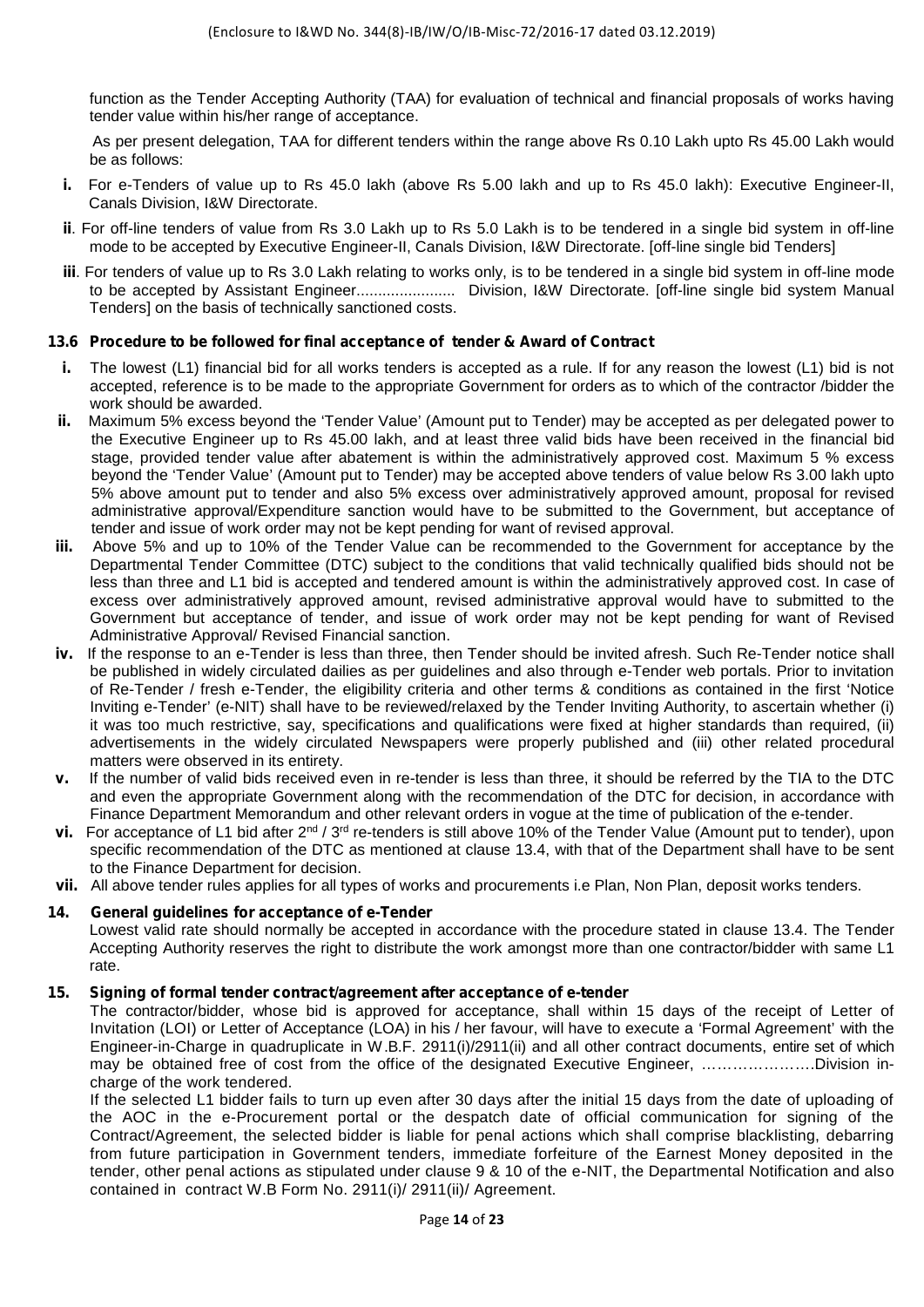## **16. Payment against bills raised by the contractor**

Periodic Tax invoice/bills containing bidders GSTIN & other details needs to be submitted by the supplier/contractor/Agency/bidder to the DDO for raising claims for receiving payments of work executed under this contract /upon achieving physical Milestones clearly showing separately the Tax charged in accordance with the provisions of the GST Act, 2017.

The payment of Running Account as well as final bill for any work based on progress and performance will be made according to availability of fund and no claim due to delay in payment will be entertained.

**17.** No cost escalation in any form is included in the Tender Contract Agreement.

## **18. Bid validity**

The Bid will be normally valid for **120 days** from the date of opening of the financial proposal. However, extension of bid validity may be suitably considered by the Tender Inviting Authority, if required, subject to written confirmation of the contractor/bidder (s) to that effect.

#### **19. Definition of Physical Milestones:**

The time allowed for carrying out the work as entered in the tender shall be strictly observed by the contractor, and which shall be reckoned from the date on which the order to commence work is given to the contractor. The work shall throughout the stipulated period of the contract be proceeded with all due diligence. Time being deemed to be the essence of contract on the part of the contractor; the contractor shall be bound in all cases, to achieve the 'Milestones' as specified by the Engineer-in-Charge with the AOC, defining pertaining to the work. The contractor within 15 days of receipt of Letter of Acceptance shall submit a work programme commensurate with period of construction in the form of a Bar Chart work programme, stating the timeline of such different Milestones. In the event of the contractor failing to comply with any of the conditions related to achieving the 'Milestones' within the specified time period prescribed for such 'Milestone' plus one month, he/she shall be liable to pay compensation.

If the contractor fails to commence and/or maintain required progress over the total time allotted for its full completion and fails to complete the work and clear the site on or before the end of contract period or extended date of completion, he/she shall, without prejudice to any other rights or remedy available under the law on account of such breach, pay as agreed compensation to the implementing Department. This will also apply to items or group of items for which a separate period of completion has been specified.

#### **20**. **Withdrawal of bid in a Tender**

Withdrawal of e-Tender once the bid has been submitted online and after passing of end date for submission and has been accepted for further processing, is not allowed. EMD will be forfeited by the Government and the L1 bidder/contractor penalised in terms of clause 8 referred earlier would be applicable.

| SI.<br>No.       | <b>Activity</b>                                                                              | Date & Time                                                                                                                                                                                         | <b>Remarks</b>                               |
|------------------|----------------------------------------------------------------------------------------------|-----------------------------------------------------------------------------------------------------------------------------------------------------------------------------------------------------|----------------------------------------------|
| $\mathbf{1}$ .   | <b>Publishing Date</b>                                                                       | 22.06.22 at 17.30 Hrs.                                                                                                                                                                              |                                              |
| 2.               | <b>Document Download start date</b>                                                          | 24.06.22 at 15.30 Hrs.                                                                                                                                                                              | To be                                        |
| 3.               | <b>Bid submission start date</b>                                                             | -do-                                                                                                                                                                                                | made<br>available                            |
| 4.               | Document Download end date                                                                   | (same as bid submission end time & date below)                                                                                                                                                      | with the e-                                  |
| 5.               | <b>Bid submission end date</b>                                                               | 07.07.2022 at 15.30 Hrs.                                                                                                                                                                            | NIT in the                                   |
| 6.               | <b>Technical Bid opening date with</b><br>preliminary result (TBO Sheet)                     | 08.07.2022 at 14.00 Hrs.                                                                                                                                                                            | website                                      |
| $\overline{7}$ . | Uploading of the list of<br>Technically qualified final list of<br>bidders (TBE Sheet)       | To be decided by EE with at least 4 (Four) clear working<br>days after Technical Bid uploading date in order to enable<br>registering of grievance and decision of Appellate authority,<br>if any). | To be<br>notified to all                     |
| 8.               | <b>Financial Bid opening date (FBO</b><br>Sheet)                                             | To be suitably decided by TIA                                                                                                                                                                       | <b>bidders</b><br>through e-                 |
| 9.               | <b>Uploading of CS (Comparative</b><br>Statement) and uploading of<br><b>Final FBE Sheet</b> | To be suitably decided by EE(TAA)                                                                                                                                                                   | mail & SMS<br>through<br>auto-<br>generation |
| 10.              | <b>Uploading of the Letter of</b><br><b>Invitation / Acceptance LOI/LAO</b>                  | -do-                                                                                                                                                                                                |                                              |
| 11.              | <b>Uploading of Award of Contract</b><br>(AOC) (Work Order)                                  | -do-                                                                                                                                                                                                | system.                                      |

#### **21. Critical dates of this e-Tender**

TIA: e-Tender Inviting Authority (Assistant Engineer/Executive Engineer)

TAA: e-Tender Accepting Authority (Executive Engineer)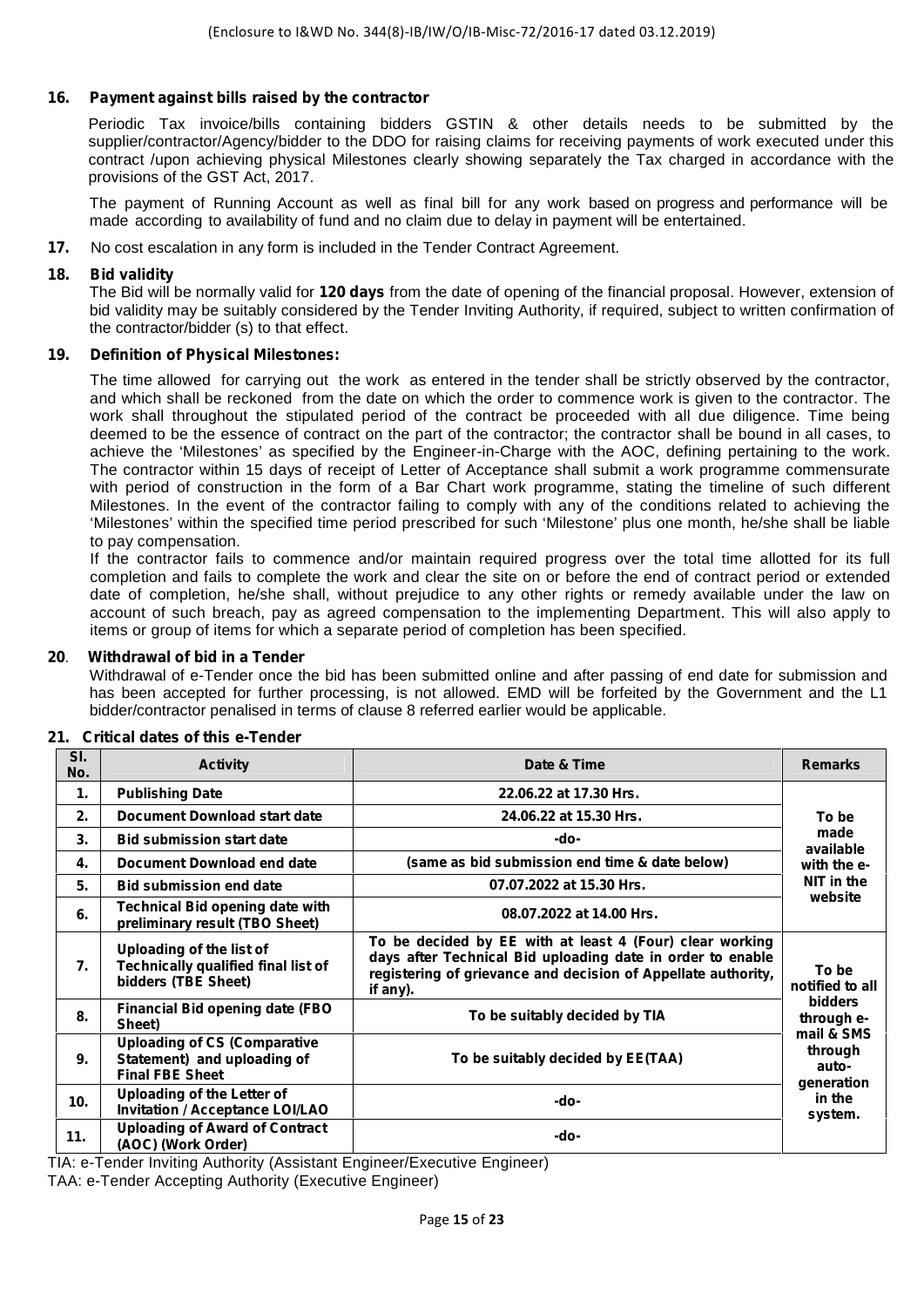## **Special Terms & Conditions of the contract**

- 1. The Executive Engineer of the concerned Division shall be the Engineer-in-Charge in respect of the works contract and all correspondence concerning rates, claims, change in specifications and/or design and similar important matters will be valid only if accepted/recommended by the Engineer-in-Charge. If any correspondence of above tender is made with Officers other than the Engineer-in-charge for speedy execution of works, the same will not be valid unless copies are sent to the Engineer-in-Charge and also approved by him/her. Instructions given by the Sub-Divisional Officer/Assistant Engineer and the Junior Engineer/Section Officer (SO) on behalf of the Engineer-in-Charge shall also be valid (who have been authorized to carry out the work on behalf of the Engineer-in-Charge) regarding specification, supervision, approval of materials and workmanship. In case of dispute relating to specifications and work, the decision of Engineer-in-Charge shall be final and binding. The Engineer-in-Charge will however take all decisions relating to works contract only after recommendation/ advice of the Tender Accepting Authority. If there is more than the Executive Engineer assigned for the tender, the Chief Engineer would designate the Engineer-in-Charge for the work.
- 2. Acceptance of the tender including the right to distribute the work between two or amongst more than two bidders with same L1 rates will rest with the Tender Accepting Authority without assigning reason thereof to any of the bidders. The tender accepting authority reserves the right to reject any or all tenders without assigning sufficient justification thereof to the bidder/contractor. No additional or excess work or additional items of work beyond the tendered amount would be generally allowed. All excess, supplementary or substitute supplementary items of work, if unavoidable are to be accepted by the Tender Accepting Authority only if the total value of work on completion is within the tendered amount. The exiting contract would be terminated after achieving work up to tendered cost (gross value) and balance work would be taken up afresh after fresh sanction and new tender, except in the interest of public services, in rare & special cases under specific approval of the Government.
- 3. The Contractor/bidder shall have to comply with the provisions of (a) Contract Labour (Regulation & Abolition) Rules, 1970 including its revisions (b) Minimum Wages Act 1948 and the modification thereof or any other laws relating thereto as will be in force from time to time.
- 4. Engineer-in-Charge shall not entertain any claim whatsoever from the contractor for payment of compensation on account of idle labour on such grounds including non-possession of encumbrance free land. Escalation of cost due to inflationary effects or any other reason is not permitted during construction period or extended time period of contract.
- 5. Engineer-in-Charge shall not be held liable for any compensation due to machines & equipments becoming idle or any circumstances including untimely rains, other natural calamities, strikes etc.
- 6. All statutory taxes, viz. GST / labour welfare cess, labour insurance etc or revision of taxation rates even after AOC or commencement and before final completion of the work are to be borne by the contractor/bidder. Original tax invoice/challan or bill of those materials, which are procured by the bidder, may be asked to be submitted for verification if required.
- 7. Labour Welfare Cess @ 1% of the cost of construction works shall be deducted from the Gross value of all works bills. Also it is instructed to compulsorily register his/her establishment under the Act, under the competent registering authority, i.e. Assistant Labour Commissioner / Dy. Labour Commissioner of the region for disbursing PF and ESI benefits of workers. The bidder should be mandatorily be registered online with Employees Provident Fund Organisation (EPFO) in the on-line system and posses EPF code and all current documents. Penalties and complaints due to non compliance of on-line EPF registration and default is the full responsibility of the bidder even if the TIA is by default the Principal employer
- 8. Adjustment of original bid prices/escalation cost/ mobilization advance / secured advance shall not be permitted for any reason whatsoever due to cost and time over run unless specified otherwise in the contract or the e-Notice Inviting Tender.
- 9. GST, Cess, License fees, Royalty for construction materials, forest product etc, Toll Tax, Income Tax, Ferry Charges and other Statutory Government Taxes as applicable during project implementation are to be paid by the contractor/bidder. The rates of supply and finished work items are inclusive of these taxes and levy. Tax invoice/bills needs to be submitted by the supplier/bidder for raising claims under the contract after attaining of physical milestones showing separately the tax charged in accordance with the provisions of GST Act, 2017.
- 10. All working tools & plants, scaffolding, construction of vats & platforms and arrangement of Labour Camps will have to be arranged by the contractor at his/her own cost. The contractor shall clear the site of work and restore all damages made due to the Labour camp, erection of yards and godowns, stores etc within 30 days of completion of work.
- 11. The contractor shall supply mazdoors, bamboos, ropes, pegs, flags T&P, Machineries and equipments etc. for laying out the work and for taking and checking measurements for which no extra payment will be made.
- 12. The contractor/bidder should see the site of works and tender documents, drawings etc. before submitting tender and satisfy himself/herself regarding the condition and nature of works and ascertain difficulties that might be encountered in executing the work, carrying materials to the site of work, availability of drinking water and other human requirements & security etc. Work on river banks may be interrupted due to a number of unforeseen reasons e.g. sudden rise in water levels, inundation during flood, inaccessibility of working site for carriage of materials. Engineer-in Charge may order the contractor to suspend work that may be subjected to damage by climate conditions. No claim will be entertained on this account. There may be variation in alignment, height of embankment or depth of cutting,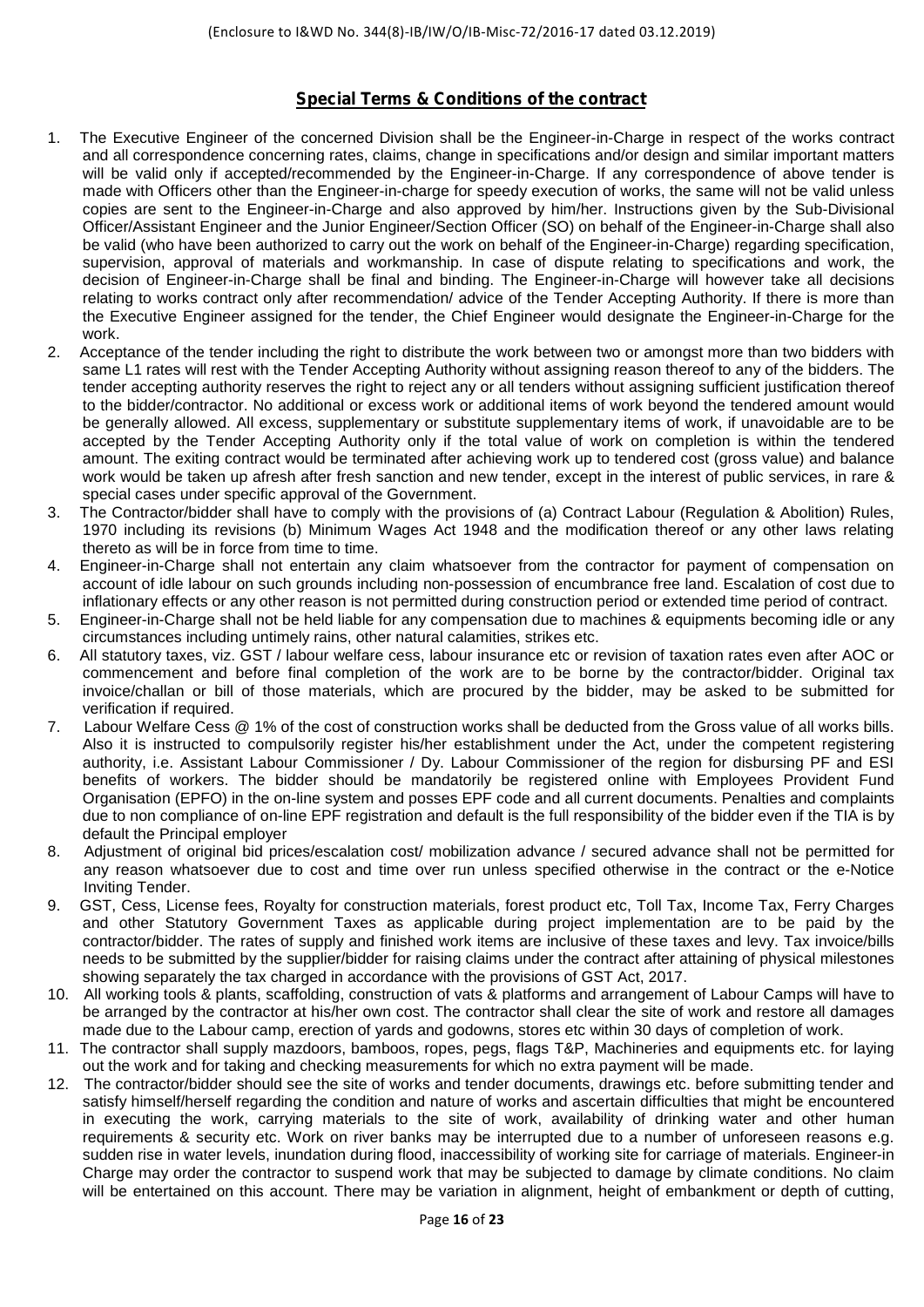location of revetment, structures etc. due to change of topography, river condition and local requirements etc. between the preparation and execution of the scheme for which the tendered rate and contract will not stand invalid. The contractor will not be entitled to any claim or extra rate on any of these accounts.

- 13. A machine page numbered Site Order book (with triplicate copy) will have to be maintained at site by the contractor and the same has got to be issued from the Engineer-in-Charge before commencement of work. Instructions given by inspecting officers not below the rank of Assistant Engineer will be recorded in this book and the contractor must note down the action to be taken by him in this connection as quickly as possible.
- 14. The contractor shall be bound to comply with all the Central & State Pollution Control Acts & Rules during entire construction period.
- 15. All possible precautions should be taken for the safety of the people and work force deployed at worksite as per safety rule in force. Contractor will remain responsible for his labour in respect of his liabilities under the Workmen's Compensation Act etc. He must deal with such cases as promptly as possible. Proper road signs as per P.W.D. practice will have to be erected by the contractor at his own cost while operating public thoroughfares. Also, display boards containing brief description and name of project with completion target dates shall be erected at a prominent location at the work site by the contractor for public awareness. Insurance of workers and materials is the responsibility of the bidder during entire construction period.
- 16. The contractor will have to maintain qualified technical employees and/or Apprentices at site as per prevailing Apprentice Act or as stipulated in the contract. No compensation for establishment charge will be entertained.
- 17. The contractor will have to accept the work programme as per modifications and priority of work fixed by the Engineerin-Charge so that most vulnerable reach and/or vulnerable stretch is completed before impending monsoon or rise in river flood water level or commencement of canal irrigation water release or for other suitable reasons.
- 18. Quantities of different items of work mentioned in the departmental tender schedule/BOQ or in work order are only tentative. In actual work, these may vary considerably. Payment will be made on the basis of works actually completed in different items as per specifications and codes, and no additional claim will be entertained for reduction of quantities in some items or for omission of some items. For execution of any additional item or supplementary works within the tendered value with the total completion value remaining within the accepted tendered cost, approval of the Tender Accepting Authority/Government in the Irrigation & Waterways Department would be required.
- 19. In order to cope with the present system of e-pradan billing, departmental supply of construction materials is discouraged. However, Departmental materials may be issued to the contractor/ bidder to the extent of requirements as assessed and following accounts procedure in the Treasury system of bill payment and in instalments as decided by the Engineer-in-Charge. Issue of materials may be of three categories.
	-
	- a) Materials issued directly to the work and subject to recovery. Materials issued from departmental go down and subject to recovery.
	- c) Materials issued free of cost.

Decision of the Engineer-in-Charge should be final and binding in this regard. He also stands solely responsible for reconciliation of accounts, if materials are issued to the contractor.

- 20. Any materials brought to site by the contractor subject to approval of the Engineer-in-Charge. The rejected materials must be removed by the contractor from the site at his own cost within 48 hours of issue of the order to that effect. The rates in the schedule are inclusive of cost and carriage of all materials to worksite. The materials will have to be supplied in phase with due intimation to the Sub-Divisional Officer/Assistant Engineer concerned in conformity with the progress of the work. For special type of materials, i.e. Geo Synthetic Bags, HDPE Bags, Geo Textile Filter, Geo jute Filter etc. if any, relevant Data Sheet containing the name of the Manufacturers, Test Report etc. will also be submitted in each occasion. Engineer-in-Charge may conduct independent test on the samples drawn randomly before according approval for using the materials at site. In this regard decision of Engineer-in-Charge shall be final and binding.
- 21. For materials under category 19(a),(b)&(c), the contractor will act as the custodian thereof. The materials will have to be carried from the nearest Departmental go-down to worksite by the contractor at his own cost. The contractor shall remain responsible for the proper storage and safety of the materials. Suitable Go-down/ Store shall have to be made by the contractor at his/her own cost. Penalty charges shall be levied at higher rate for loss, wastage, misuse. Surplus materials of the departmental if any, shall have to be returned to the issuing Go-down or store at the contractor's cost within the time frame as fixed by Engineer-in-Charge, otherwise, the cost at penal rate will be recovered from the bill. Indent for departmental materials shall be submitted by the contractor to the AE/S.D.O. at least 7 days in advance of actual requirement. No claim will be entertained for non-issuance of such materials in time but reasonable extension of time will be granted. All materials, whatever be the category thereof, shall be properly stored by the contractor in suitable go downs near the site of work at his own cost & under no circumstances whatsoever shall any material be removed from the site of work without prior written permission of the Engineer-in-Charge. The contractor shall be responsible for any damage, wastage or loss of such materials.
- 22. The contractor shall also have to satisfy the Engineer-in-Charge regarding the proper utilization of materials which have been issued departmentally.
- 23. Value of the material, under category (a) & (b) of clause 19, will be recovered from the bills of the contractor in one or successive instalments as may be decided by the Engineer-in-Charge.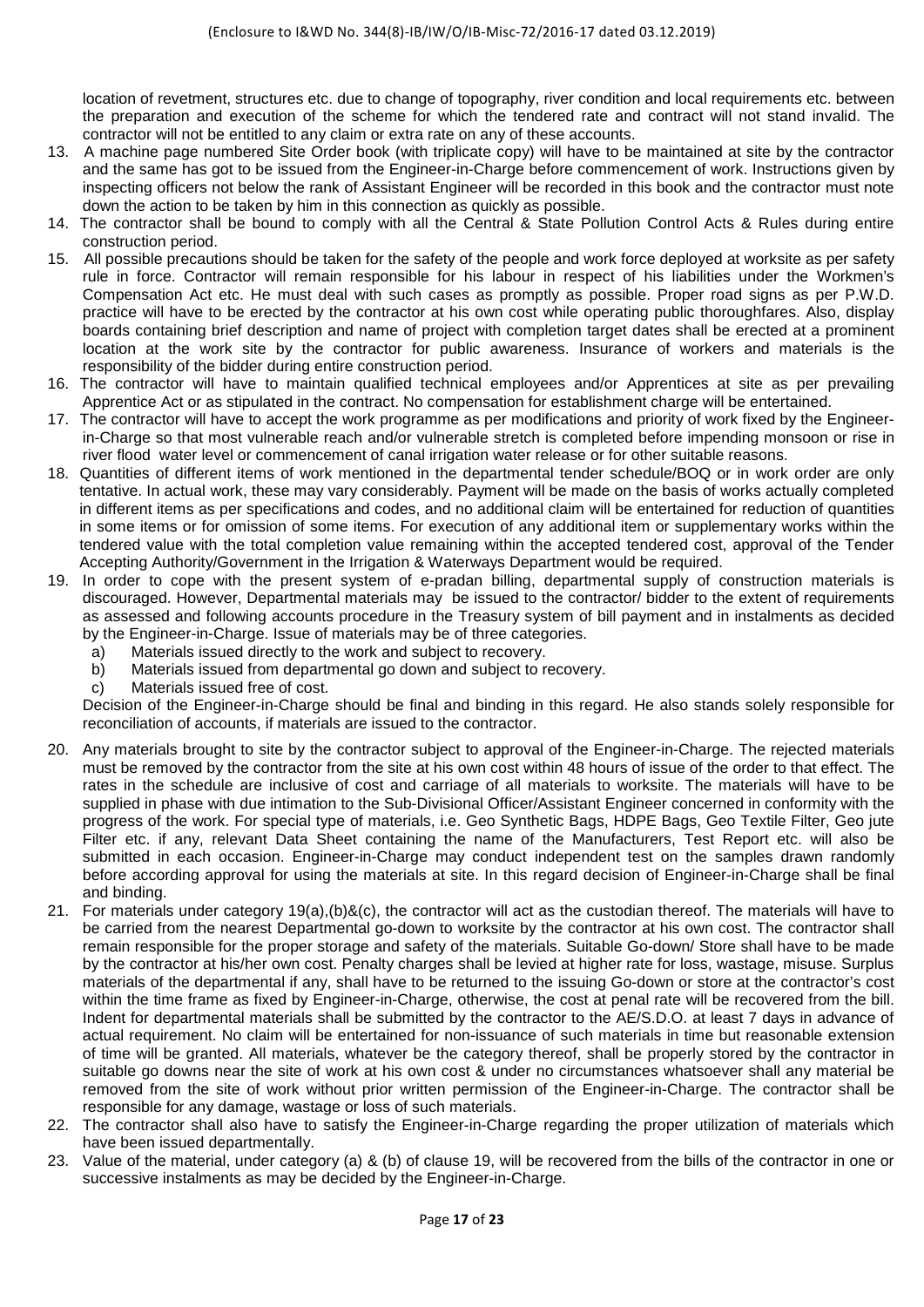- 24. Requisite quantity of cement as may be required for the work will be supplied from the nearest Departmental go down if stock permits. The issue rate of cement is shown in the Schedule of materials attached. Any excess consumption of cement by more than 5% over the final consumption statement drawn up as per consumption rate specified in the Schedule will be recovered at a penal rate shown in schedule.
- 25. Reinforcement steel rods/MS sheet piles/bitumen will be issued if stock permits, from the nearest departmental go down where such material is available in marketable length/quantities. While issuing the same, for any particular work the quantity actually required as per approved drawing shall only be issued. While executing the work, it will be responsibility of the Contractor/bidder as well as the Engineer-in-Charge to get this quantity properly utilized in the work. Cut pieces, if any will not be taken back by the Department. Recovery for the total quantum of steel issued will be made at the issue rate shown in the Schedule below. In case of misuse over +10%, deduction will be made at a penal rate shown in the Schedule below. This whole principle shall apply in case of other M.S materials like sheet piles and structural steel members as well.
- 26. The work is to be executed strictly as per specification attached with e-NIT and shall confirm relevant Indian Standard Codal provisions and good industry practice. In the absence of any such provision in some items, the tending authority reserves the right to adopt suitable International Code/specifications/standards.
- 27. All queries and disputes arising out of the works contract during construction phase are to be brought to the notice of the Chairman of the 'Department Dispute Redressal Committee' in writing for decision within 15 days.

## 28. SCHEDULE OF RECOVERY RATES OF DEPARTMENTALLY SUPPLIED CONSTRUCTION MATERIALS

| SI.<br><b>No</b> | Name of<br>materials                                                                              | <b>Issue rate</b><br>(in ') | Unit | Penalty recovery rate<br>for loss or misuse or<br>wastage (if otherwise<br>not mentioned<br>specifically in the SoR) | <b>Place of delivery</b> |
|------------------|---------------------------------------------------------------------------------------------------|-----------------------------|------|----------------------------------------------------------------------------------------------------------------------|--------------------------|
| 01               | Cement                                                                                            |                             | МT   | 2 (Two) times issue rate                                                                                             | Departmental Godown      |
| 02               | Reinforce-<br>ment steel<br>rods,<br>structural<br>steel<br>members,<br>M.S sheet<br><b>Piles</b> |                             | MT   | 2 (Two) times issue rate                                                                                             | -do-                     |
| 03               | <b>Bitumen</b>                                                                                    |                             | MT   | 2(Two) times issue rate                                                                                              | -do-                     |

(Digital Signature verified)

**(Sd/) Executive Engineer-II Canals Division, Irrigation & Waterways Directorate**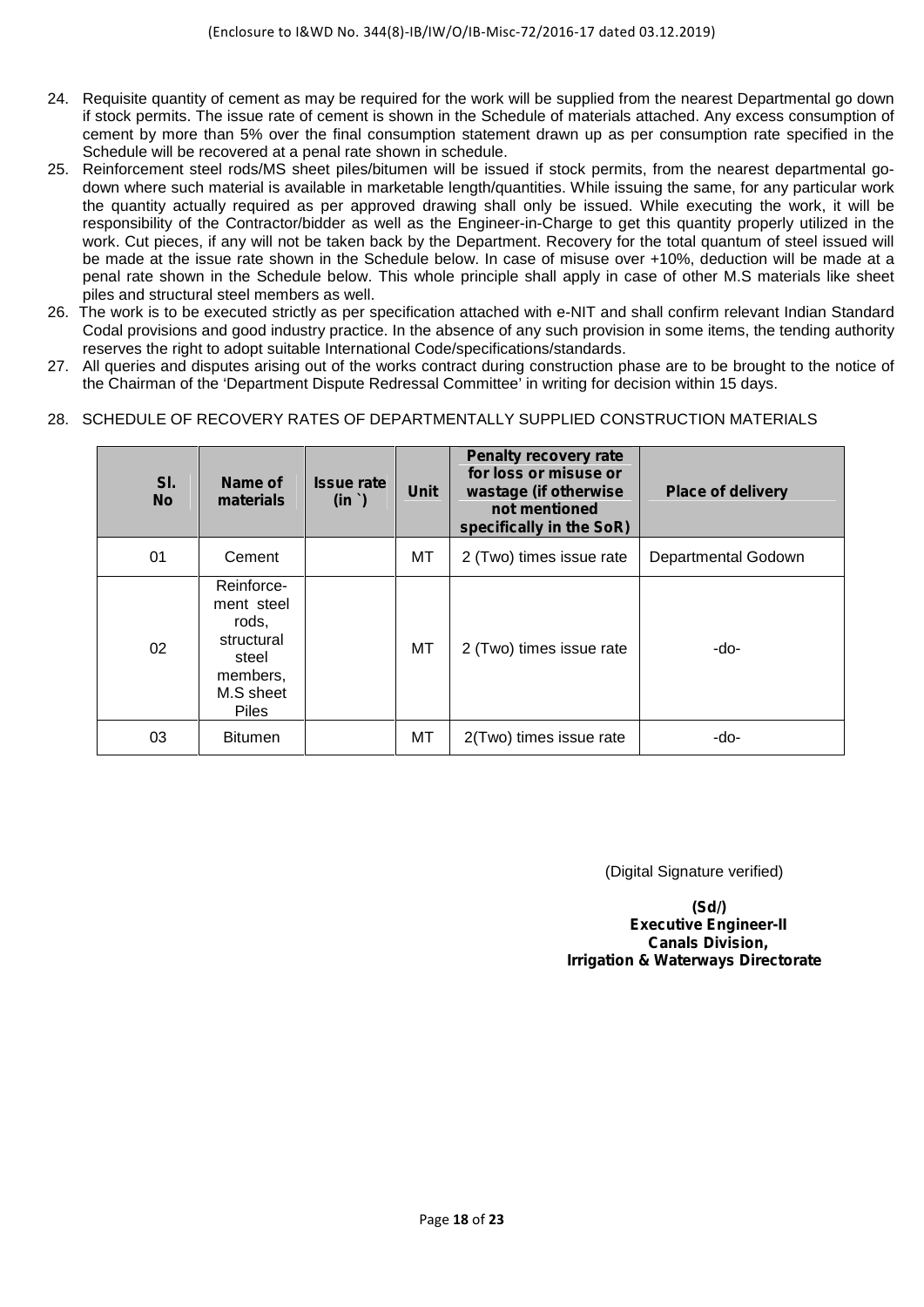# **FORM 1**

(To be submitted in plain paper/letter head as per specimen, duly filled up and uploaded with digital signature which shall be treated as the self declaration of the bidder)

## **APPLICATION FOR e-TENDER**

**To, The Executive Engineer-II, Canals Division, I&W Directorate**

**e- Tender No:- WBIW/EE-II/CD/ e-NIT- 03(e)/2022-23**

**Serial No. of Works applied for:**

**Amount put to e-Tender: Rs.**

Dear Sir,

Having examined the Technical PQ cover, OID cover, Corrigendum (\*optional) & entire e-NIT documents, I/we hereby would like to state that I/we wilfully accept all your conditions and offer to execute the work as per the tenders rules in e-NIT, terms & conditions, specifications, drawings, bill of quantities and corrigenda/addenda, SoR, and Agreement (WB Form No. 2911(i)/(ii) involving the e-Tender and Serial no of work stated above. I/We acknowledge that the making of our bid shall be regarded as an unconditional and absolute acceptance of the terms & conditions of the e-NIT. I/We also agree to remedy the defects during execution and upto end of security period of the above work in conformity with the conditions of contract, specifications, drawings, bill of quantities and addenda/corrigenda.

| Duly authorized to sign bid |                                     |  |
|-----------------------------|-------------------------------------|--|
|                             |                                     |  |
|                             | (In block Capital letters or typed) |  |
|                             |                                     |  |
|                             |                                     |  |
|                             |                                     |  |
|                             |                                     |  |
|                             |                                     |  |

\*In case of Joint Venture & Consortium the Lead Member to submit this format.

(DIGITAL SIGNATURE OF BIDDER)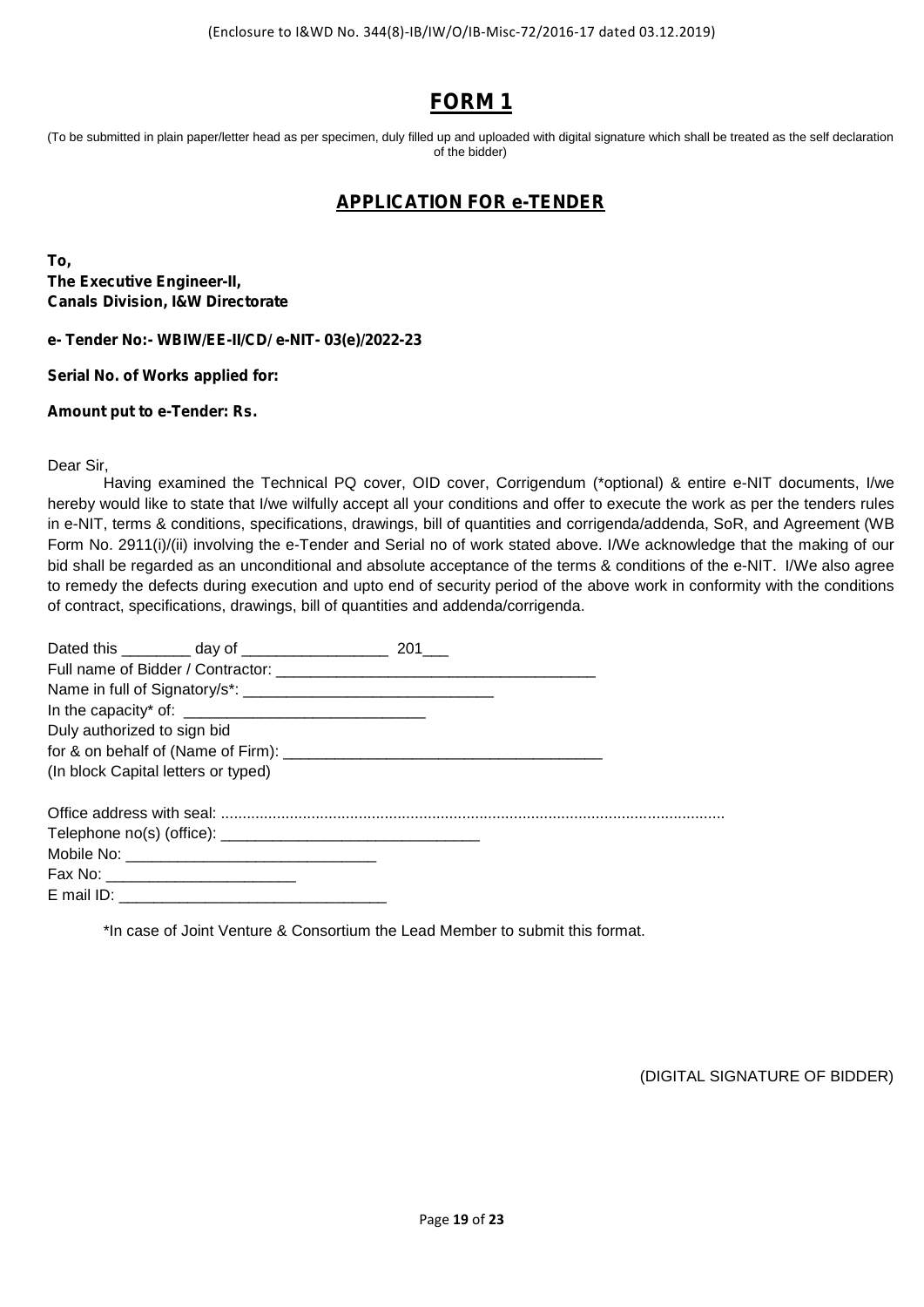# **FORM – 2**

# **Declaration against Common Interest**

( To be submitted in plain paper/letter head as per specimen, duly filled up and uploaded with digital signature, which shall be treated as the self declaration of the bidder)

**Ref:- e-NIT No. ………………., e-Tender ID No……………….**

**Sl. No. of work …………………. (in the list of work in the e-NIT)**

| To.                                 |                                                                                                                  |                                                                                                                           |
|-------------------------------------|------------------------------------------------------------------------------------------------------------------|---------------------------------------------------------------------------------------------------------------------------|
| Executive Engineer-II,              |                                                                                                                  |                                                                                                                           |
| Canals Division,                    |                                                                                                                  |                                                                                                                           |
| Irrigation & Waterways Directorate. |                                                                                                                  |                                                                                                                           |
|                                     |                                                                                                                  |                                                                                                                           |
|                                     |                                                                                                                  |                                                                                                                           |
|                                     |                                                                                                                  |                                                                                                                           |
|                                     |                                                                                                                  | do not have any common interest either as a partner in any other partnership firm /consortium/Joint Venture or as         |
|                                     |                                                                                                                  | Proprietor / Principal Share Holder of any other Firm/Company in the same serial for the work I / we want to participate. |
|                                     |                                                                                                                  |                                                                                                                           |
|                                     |                                                                                                                  |                                                                                                                           |
|                                     | Full name of Bidder / Contractor: Campbell and Contractor Contractor Contractor Contractor Contractor Contractor |                                                                                                                           |
|                                     |                                                                                                                  |                                                                                                                           |
|                                     |                                                                                                                  |                                                                                                                           |
| Duly authorized to sign bid         |                                                                                                                  |                                                                                                                           |
|                                     |                                                                                                                  |                                                                                                                           |
| (In block Capital letters or typed) |                                                                                                                  |                                                                                                                           |
|                                     |                                                                                                                  |                                                                                                                           |
|                                     |                                                                                                                  |                                                                                                                           |
|                                     |                                                                                                                  |                                                                                                                           |
|                                     |                                                                                                                  |                                                                                                                           |
|                                     |                                                                                                                  |                                                                                                                           |

E mail ID: \_\_\_\_\_\_\_\_\_\_\_\_\_\_\_\_\_\_\_\_\_\_\_\_\_\_\_\_\_\_

\*In case of Joint Venture & Consortium the Lead Member to submit this format.

(DIGITAL SIGNATURE OF BIDDER)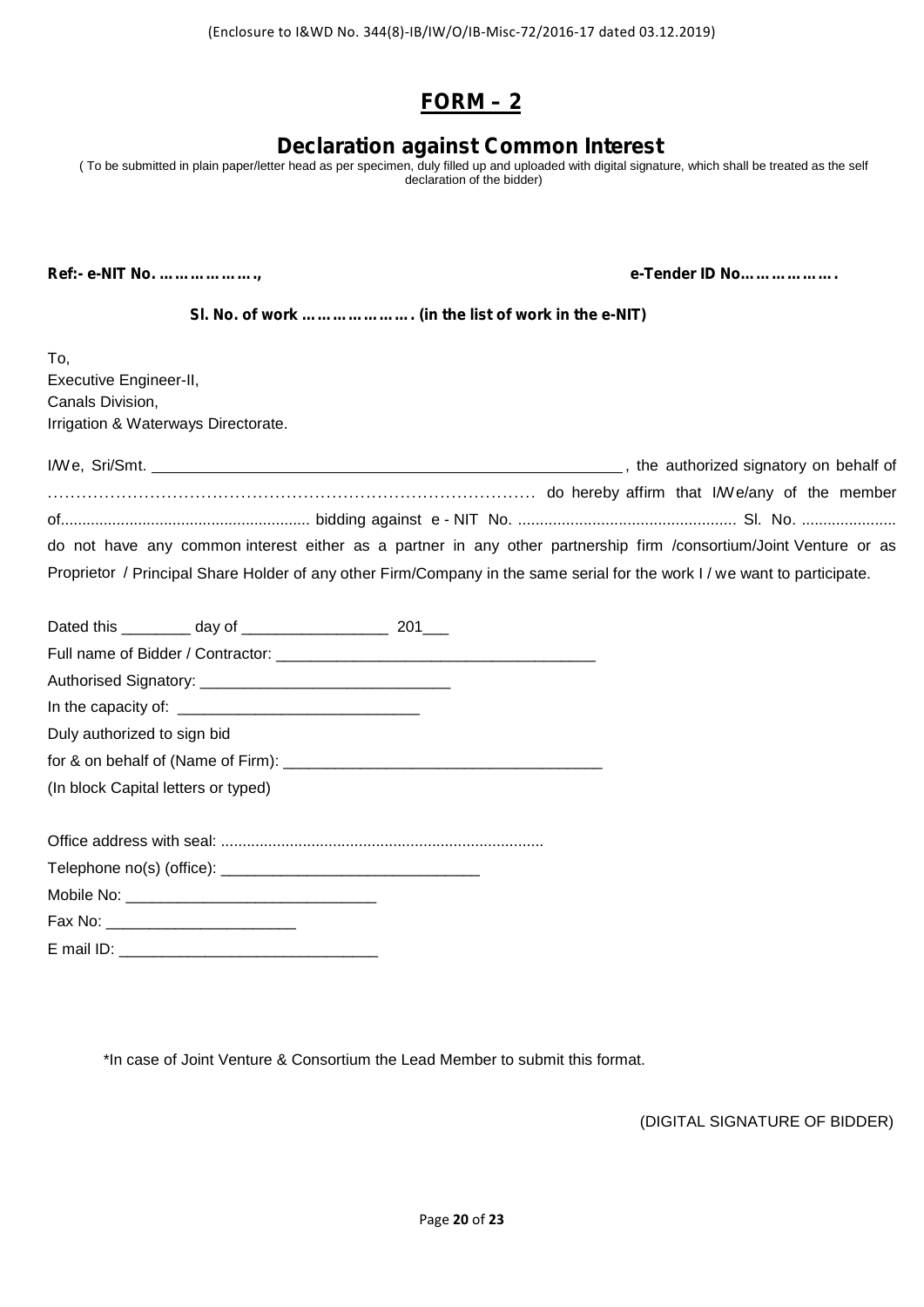# **FORM –4**

# **Declaration on antecedents and performance**

( To be submitted in plain paper/letter head as per specimen, duly filled up and uploaded with digital signature, which shall be treated as the self declaration of the bidder)

**Ref:- e-NIT No. ………………., e-Tender ID No……………….**

**Work Sl. No………………….**

| To,                                                                                                                     |
|-------------------------------------------------------------------------------------------------------------------------|
| Executive Engineer-II,                                                                                                  |
| Canals Division,                                                                                                        |
| Irrigation & Waterways Directorate.                                                                                     |
|                                                                                                                         |
|                                                                                                                         |
|                                                                                                                         |
| are not black listed suspended or debarred from participation in State Government procurements and tenders in the       |
| Irrigation & Waterways Directorate, Government of West Bengal, other Departments of the State Government and            |
| Government of India on the date of publication of this Notice Inviting Tender (NIT).                                    |
| If at a later stage this submission (undertaking) is found incorrect, the bidder company along with all its constituent |
| members/owners/partners would be liable to penal actions as decided by the Government under the law.                    |
|                                                                                                                         |
|                                                                                                                         |
|                                                                                                                         |
|                                                                                                                         |
| Duly authorized to sign bid                                                                                             |
|                                                                                                                         |
| (In block Capital letters or typed)                                                                                     |
|                                                                                                                         |
|                                                                                                                         |
|                                                                                                                         |
|                                                                                                                         |
|                                                                                                                         |
|                                                                                                                         |

(DIGITAL SIGNATURE OF BIDDER)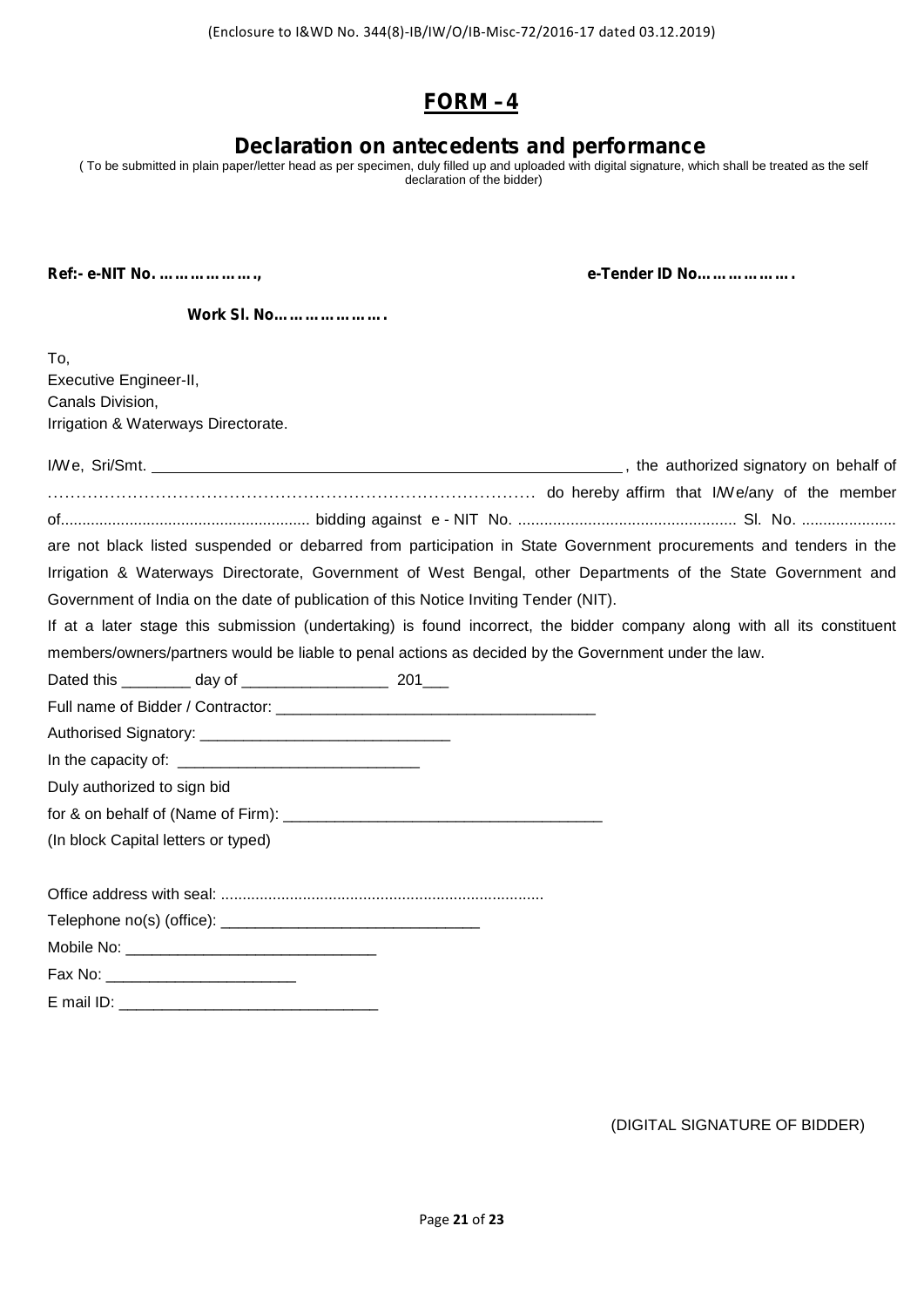# **FORM-6\***

## **SPECIMEN FORMAT FOR THE BANK GUARNATEE FOR ADDITIOANAL PERFORMANCE SECURITY DEPOSIT**

(\*To be submitted only **if the bid price quoted by the bidder is below 20% of the estimated cost put to tender,** non submission within 7 working days from date of issuance of LOA which may be maximum extended to 14 working days after issuance of LOA/LOI will lead to rejection of selected bidder. Similar standard format issued by RBI approved Bank pledging Bank Guarantee of the required value and period in favour of Engineer-in-Charge is acceptable)

To,

----------------------------------------------- (Designation of Engineer-in-Charge)

----------------------------------------------- (Office address of Engineer-in-Charge)

-----------------------------------------------

WHEREAS (name and address of Contractor) (hereafter called "the Contractor") has undertaken, in pursuance of Contract No: dated to execute (name of Contract and brief description of Works) (hereinafter called "the Contractor").

AND WHEREAS it has been stipulated by you in the said Contract that the Contractor shall furnish you with a Bank Guarantee by a Scheduled commercial bank for the sum specified therein for '**ADDITIONAL PERFORMANCE SECURITY DEPOSIT**' for compliance with his obligation in accordance with the Contract:

AND WHEREAS we (Indicate the name of the bank and branch) have agreed to give the Contractor such a Bank Guarantee:

NOW THEREFORE we ; (Indicate the name of bank and branch) hereby affirm that we are the Guarantor and responsible to you on behalf of the Contractor, upto a total of Rs. (amount of guarantee) (in words). We undertake to pay you, upon your first written demand and without cavil or argument, a sum within the limits of **Example 20** (amount of guarantee) as aforesaid without your needing to prove or to show grounds or reasons for your demand for the sum specified therein.

We **South Controller Controller (Indicate the name of the bank and branch) hereby waive the necessity of your** demanding the said debt from the contractor before presenting us with the demand.

We (Indicate the name of the bank and branch) further agree to pay to you any money so demanded not withstanding any dispute or disputes raised by the contractor(s) in any suit or proceeding pending before any court or Tribunal relating thereto, our liability under this present absolute and unequivocal.

The payment/so made by us under this bond shall be a valid discharge of our liability for payment there under and the contractor(s) shall have no claim against us for making such payment.

We (Indicate the name of the bank and branch) further agree that no change or addition to or other modification of the terms of the Contract or of the works to be performed there under or of any of the contract documents which may be made between you and the contractor shall in any way release us from any liability under this guarantee, and we hereby waive notice of any such change, addition or modification.

We **Starpe in the indicate the name of the bank and branch**) lastly undertake not to revoke this quarantee except with the previous consent of you in writing.

This guarantee shall be valid upto ----------------------------. It come into force with immediate effect and shall remain in force and valid for a period upto the time of completion of the work under the stated contract plus